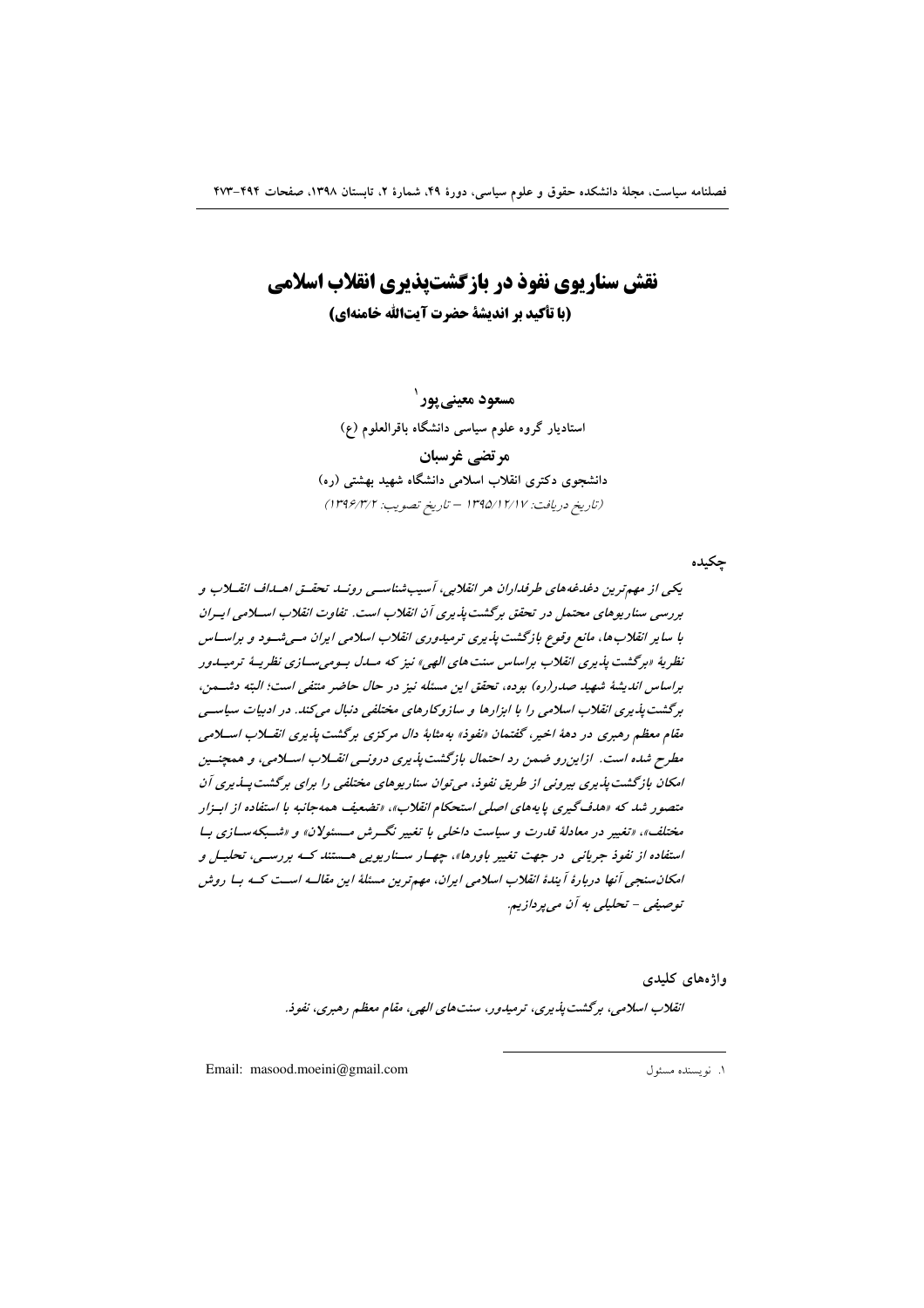#### ىيان مسئله

انقلاب، اساساً مبدأ تشکیل نظام سیاسی و اجتماعی جدیدی است که زیرساختها، مبانی و روبناهای مختلف نظام گذشته و همچنین قدرتهایی که در أن کشور منافعی را برای خود تعریف کرده بودند، تحتالشعاع آن قرار میگیرند. از مهمترین خطرهای پیش روی تمام انقلابها، ترمیدور و بازگشت از انقلاب است که مخالفان انقلاب، از طرق مختلف جنگ سرد و جنگ نرم بهدنبال این هدف هستند. از مهمترین راههای دسترسی به این هدف، نفوذ ذي نفعان و منفعت طلبان در انقلاب و تغيير هويت و ماهيت آن، جهت ايجاد زمينهٔ بازيابي منافع پیشین خود و کسب منافع جدید است. انقلاب اسلامی ایران نیز که بهعنوان مهمترین انقلاب اجتماعی در دوره معاصر بهوقوع پیوست، از این قاعده مستثنا نیست.

از مهمترین مباحث مرتبط با تحولات، و بهطور خاص آسیبشناسی یک انقلاب و نظام سیاسی، بحث چرخش انقلابها به سمت و سوی معین و فراز و نشیبهای مشخص نظامهای سیاسی است که «کرین برینتون» در قالب نظریهٔ ترمیدور در انقلاب، تأکید فراوانی بر آن کرده است که نحوهٔ ایجاد این چرخش از سوی مخالفان انقلاب، در دوران جنگ سخت و دوران جنگ نرم متفاوت است. ابزار مخالفان در دورهٔ جنگ سخت، ابزار نظامی و برخورد فیزیکی است که این ابزار در دورهٔ جنگ نرم، به ابزار متفاوتی تبدیل میشود و از مهمترین آنها، نفوذ و رخنه در انقلاب و اركان آن است. بنابراين اصل امكان «بازگشت» در مورد يک انقلاب، كاملاً محتمل است. همچنانكه مطابق أيات قرأن ْ، در مورد انقلاب اسلامي پيامبر (ص) هم این احتمال وجود داشته است. بیشک یک انقلاب اسلامی نیز ممکن است نهتنها از مسیر نیل به آرمانهایش بازبماند، بلکه بهنحوی معکوس، به ضد خود تبدیل شود (مقام معظم رمبری، ۸۹/۰۳/۱۴. در دههٔ اخیر، تلاشهایی برای عادیسازی انقلاب اسلامی ایران و هضم آن در نظام جهانی در قالب سناریوهای مختلف به اوج رسیده است.

در بیانات یک سال اخیر رهبر معظم انقلاب اسلامی، استفاده از واژهٔ «انقلاب» افزایش یافته است. معظمله بهوضوح در حال تبیین معانی انقلابی بودن و انقلابیگری در برابر یروژههای منتهی به بازگشت انقلاب اسلامی اند. جریان مخالفان اما تغییر هویت انقلاب و معنای مفاهیم ارزشی و انقلابی را نشانه گرفته است. جریانی که تمرکز، تلاش و کوشش خود

١. «وَ ما مُحَمَّدٌ إلاَّ رَسُولٌ قَدْ خَلَتْ مِنْ قَبْلِهِ الرُّسُلُ أَ فَإِنْ ماتَ أَوْ قُتِلَ انْقَلَبْتُمْعَلىأعْقابكُمْ وَ مَنْ يَنْقَلِبْ عَلىعَقِبَيْهِ فَلَنْ يَـضُرَّ اللَّــهَ شَيْئاً وَ سَيَجْزِى اللَّهُ الشَّاكِرِينَ» «يا أَيُّهَا الَّذينَ آمَنُوا إنْ تُطيعُوا الَّذينَ كَفَرُوا يَرُدُّوكُمْ عَلىأعْقـابِكُمْفَتَنْقَلِبُـوا خاسِـرينَ» (آل0عمـران: ١٣۴و١٢٩). «يا أَيُّهَا الَّذينَ آمَنُوا لا تَتَّخِذُوا الْيَهُودَ وَ النَّصارىأوْلِياءَ بَعْضُهُمْ أولياءُ بَعْض وَ مَنْ يَتَوَلَّهُمْ مِـنْكُمْ فَإِنَّـهُ مِـنْهُمْ إِنَّ اللَّــهَ لا يَهْدِى الْقَوْمَ الظَّالِمينَ. فَتَرَى الّذينَ في قُلُوبهمْ مَرَضٌ يُسارعُونَ فيهمْ يَقُولُونَ نَحْشيأنْ تُصيبَنا دائِرَةٌ فَعَسَى اللّهُ أنْ يَـأْتِيَ بـالْفَتْحِ أوْ أَمْرِ مِنْ عِنْدِهِ فَيُصْبحُوا عَلىما أَسَرُّوا في[ْنْفُسِهمْ نادِمينَ»(مائده: ٥١و٥٢).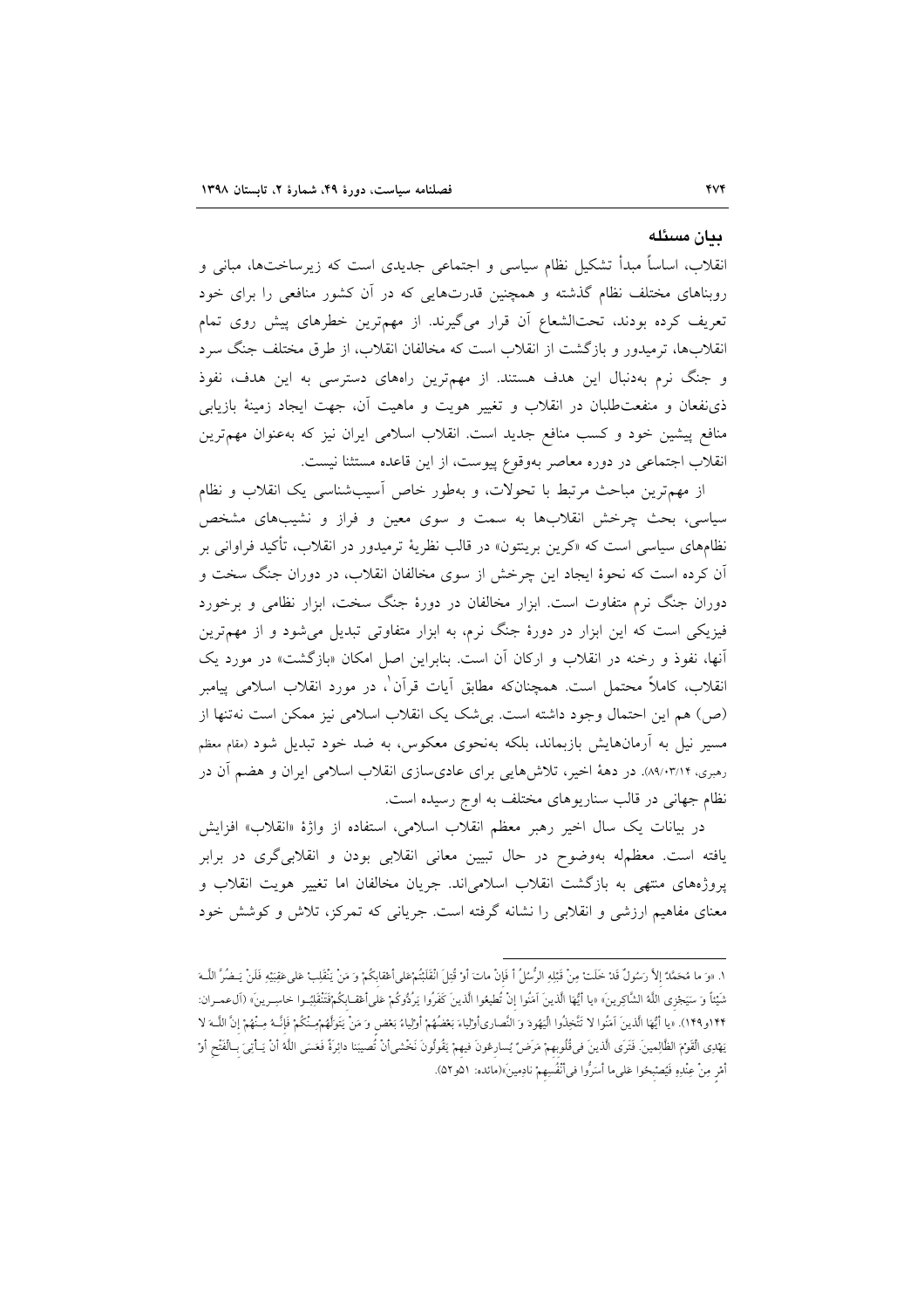را در این مسیر، در دورهٔ جنگ نرم بر پروژه نفوذ و رخنه در انقلاب اسلامی ایران قرار داده است تا به اهداف غایی خود دست باید.

بر این اساس، برای بررسی و تحلیل این موضوع، ضروری است کلیاتی از نظریهٔ چرخش انقلابها و سناریوهای تحقق آن در انقلاب اسلامی بیان شود و پس از بررسی و ارزیابی نظریهٔ ترمیدور و نظریهٔ سنتهای الهی شهید صدر(ره) که مدل بومی ترمیدور است، نظریهٔ برگشتپذیری از طریق سناریوهای مختلف و امکان وقوع آن از طریق نفوذ و رخنه، با تأکید بر بیانات مقام معظم رهبری، بررسی شود. بنابراین این نوشتار در پی پاسخ به این پرسش اساسی است که تا چه حد نظریهٔ برگشتپذیری انقلاب از طریق نفوذ و رخنهٔ دشمن و در قالب سناريوهاي مختلف، دربارة انقلاب اسلامي و تحولات تاريخي أن تطبيق يذير است.

# امكانسنجي بازگشتيذيري دروني انقلاب اسلامي براساس نظريهٔ ترميدور

نظرية چرخش انقلابها، كه حاكي از نوعي جبر و حتميت در تحولات اجتماعي است، توسط کرین برینتون در کتاب *کالبدشکافی چهار انقلاب*، مطرح شده است که او ضمن مقایسهٔ تحولات پس از انقلابها در هر چهار انقلاب مورد بررسی، به این نتیجه میرسد که هر انقلابی در نهایت به یک چرخش منجر خواهد شد و هر انقلابی به ارزشهای گذشته بازگشت می کند. «وی سعی دارد نظریهٔ خود را که تحت عنوان «ترمیدور» یا بازگشت به ارزشهای پیشین مطرح شده است، بهعنوان یک مدل قابل تعمیم بر همهٔ انقلابها قلمداد نماید» (بریتون. ۱۳۶۳: ۲۴۰). «وی معتقد است که دوران پس از پیروزی انقلاب و بازگشت نظام اجتماعی به ارزش های پیشین بهعنوان رفتار محتوم یک انقلاب اشاره می نماید» (مهدویزادگان، ۱۳۸۰: ۱۴-۱۳).

حال اين بحث وجود دارد كه آيا نظريهٔ ترميدور در خصوص انقلاب اسلامي ايران قابل تطبيق است يا خير؟ در تحليل و نقد نظر «برينتون» كه مي توان أن را جبر تاريخي انقلابها دانست، بهگونهای ناظر بر فرویاشی یا استحاله انقلابهاست و عملاً قضاوت در مورد چهار انقلاب فرانسه، آمریکا، انگلیس و روسیه، بوده و بیان حالت انقلاب در دوران گذراست و با توجه به اینکه این دیدگاه یازده سال قبل از وقوع انقلاب اسلامی ارائه شده، تحلیل درستی از انقلاب اسلامی نمی تواند داشته باشد (مهدویزادگان، ۱۳۸۰: ۱۳-۱۳).

اگر بخواهیم ترمیدور را پدیدهای جبری بدانیم که مختص همهٔ انقلابهاست، دستکم در مورد انقلاب اسلامی ایران، صادق نیست. این نکته واقعیتی است که امروزه نیز بسیاری از مخالفان نظام جمهوری اسلامی و انقلاب اسلامی بر آن اعتراف دارند و معتقدند هنوز در انقلاب اسلامی، ترمیدور رخ نداده است، چراکه مقایسهٔ روند انقلاب در فرایند پیشین و پسین آن، نشان میدهد که هر انقلابی ویژگیهای خاص خود را دارد. هیچگاه نمیتوان ادعا کرد که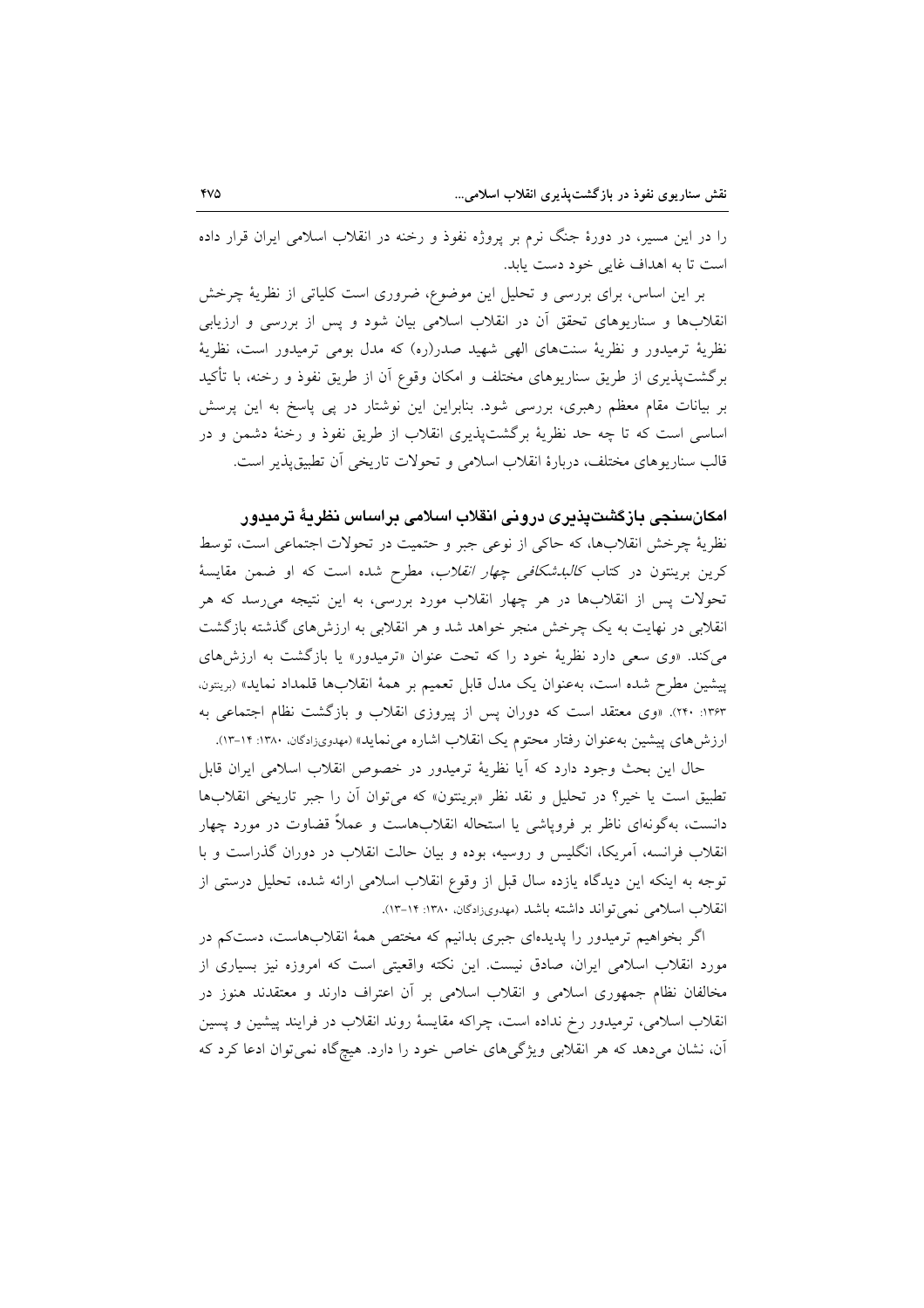مسیر یک انقلاب، همواره مسیری مشخص است که تخلف از آن امکانپذیر نیست. ازاین٫رو، در همان چهار انقلابی که *برینتون* از آنها نام می برد، شاهد شرایط متنوع و گوناگونی هستیم که آن انقلابها را از یکدیگر متمایز میسازد. در این انقلابها، عنصر اصلی تحرک بخش، تنها وضعیت نابسامان مادی جوامع بوده است و عنصر معنویت نقش چندانی نداشته است. بدیهی است. این تنوع و اختلاف در مورد انقلابی، همچون انقلاب اسلامی ایران به اوج خود می رسد، چراکه در این انقلاب، مقابله با نابسامانیهای مادی در رژیم سابق، چندان جایگاهی در میان انقلابیون و رهبران نهضت ندارد. آنچه آنان را به میدان مبارزه کشانده، مقابله با نابسامانیهای فرهنگی و معنوی در جامعهٔ آن زمان بوده است. ازاین رو، تفاوتهای آشکاری بین این انقلاب و سایر انقلابهای بزرگ دنیا در پیش و پس از انقلاب وجود دارد. با وجود گذشت چندین دهه از انقلاب، فرزندان این انقلاب و نسل دوم و سوم آن، همچنان پایبند ارزشهای انقلابی اند و اصول موردنظر انقلابیون را قدر میدانند. علت این امر هم جز این نیست که این انقلاب ماهیت ارزشی، فرهنگی و معنوی دارد و با حفظ ماهیت أن، انقلابیون همچنان در صحنه خواهند بود و نسلهای بعدی نیز ادامهدهندهٔ مسیر آن انقلابیون هستند. به اعتقاد امام راحل(ره) «شک نباید کرد که انقلاب اسلامی ایران از همهٔ انقلابها جداست، هم در پیدایش و هم در کیفیت مبارزه و هم در انگیزهٔ انقلاب و قیام» (خمینی موسوی، بیiت: ۷).

# نظريهٔ بازگشتپذيرى انقلاب براساس سنت الهى

نظریهٔ ترمیدور به معنای وقوع جبری یا یک سنت، کلیت ندارد و در مورد نظامهای الهی، بهویژه انقلاب اسلامی ایران، صادق نیست، چراکه سنت، در مباحث سیاسی و اجتماعی، امری نیست که در همه حال و با وجود شرایط مختلف، حتمیالوقوع باشد. بر این اساس و با پیشفررض عدم وقوع ترمیدور مصطلح در مورد انقلاب اسلامی ایران، شکل بومی این نظریه را كه در قالب «نظرية برگشتپذيري انقلاب اسلامي براساس سنت الهي» توسط شهيد صدر (ره) ارائه شده است، بيان مي كنيم.

شهید صدر (ره) دربارهٔ انقلاب از منظر دین و مکتب، مفهوم «سنت اجتماعی \_ سیاسی» یا «سنت تاریخی» را بهکار برده است. به اعتقاد ایشان در زندگی اجتماعی، سیاست و تاریخ، تعداد فراوانی ضابطه و به بیان دقیقتر، قانون به مفهوم عام وجود دارد که در بطن أن نهفته است و این قوانین و ضوابط، تمام عرصهها و میدانهای زندگانی انسان بهویژه عرصهٔ سیاست، یعنی عرصه سرنوشت عمومی و همگانی را در برمیگیرد (جمشیدی، ۱۳۷۷: ۸۴ و ۸۵). این قوانین و ضوابط اجتماعی و تاریخی در زبان قرأن با عنوان «سنت»، «أیت» و «کلمه» و بهصورت جمع، «سنن»، «أيات» و «كلمات» أمده است كه گاه نيز به اسم خدا (الله) اضافه شده و تحت عنوان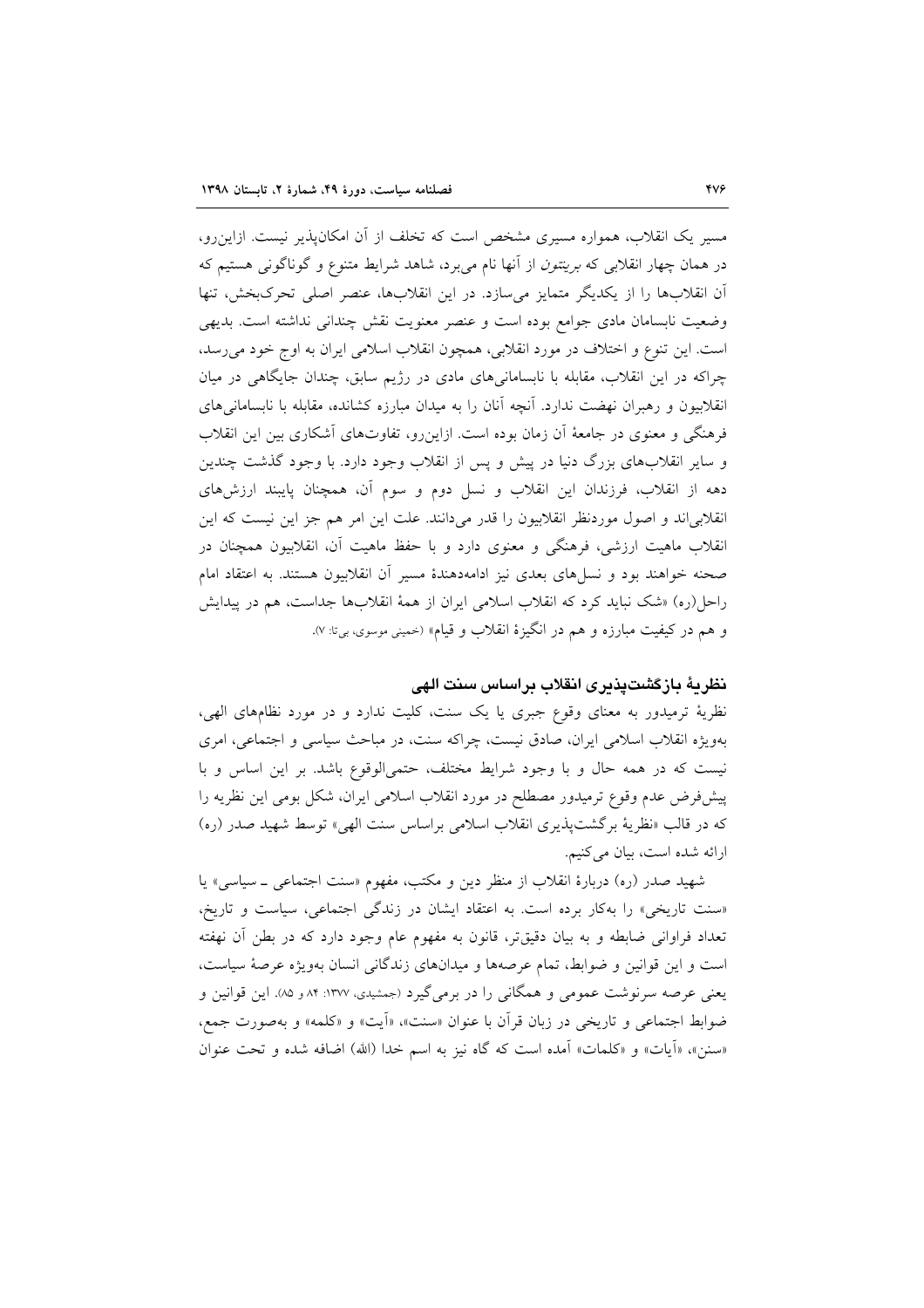«سنتالله» يا «اَياتالله» يا «كلماتالله» ذكر شده است. براي نمونه در قرآن آمده است: «سُنَّـةً اللَّهِ الَّتِي قَدْ خَلَتْ مِنْ قَبْلُ وَلَنْ تَجِدَ لِسُنَّـهُ اللَّهِ تَبْدِيلاً؛ سنت خداوند [يكتاست] كه از ييش تحقق یافته و هرگز در سنت خدا دگرگونی<sup>َ</sup> نیابی» (فتح: ٢٣) یا «قَدْ خَلَتْ مِنْ قَبْلِكُمْ سُنَنٌ فَسِيرُوا فِي الأَرْض فَانْظُرُوا كَيْفَ كَانَ عَاقِبَةُ الْمُكَذِّبِينَ؛ پيش از شما سنتهايي وجود داشته است؛ پس در زمین به سیر و سیاحت بپردازید و بنگرید تا بدانید پایان کار دروغگویان چگونه بوده است» (آل0عمران: ١٣٧) يا «وَلَا هُبَدِّلَ لِكَلِمَاتِ اللَّه؛ تغييرِدهندهاي براي كلمات خدا وجود ندارد» (انعام: ٣٣). شهید صدر در تفسیر این آیه، با اشاره به برخی آیات دیگر و مسئلهٔ انقلاب معتقدند: «کلمات خدا تبدیل نمی شود؛ یعنی نشانههای وعدههایش در طول تاریخ تغییرپذیر نیست» (صدر، بي تا[الف]: ۶۴؛ بي تا[ب]: ١٢٩). لكن شهيد صدر سه صورت كلي براي قوانين و سنن الهي ذكر مي كند که عبارتاند از: صورت قضایای شرطیه؛ صورت قضایای فعلیه قطعیه و محققه؛ و صورت گرایشها و کششهای فطری (جمشیدی، ۱۳۹۱: ۸۲.) او در مورد نوع اول (قضایای شرطیه) معتقد است: «نخستین صورت از صورتهای سنن تاریخی در قرأن، در شکل و قیافهٔ قضیهٔ شرطیه ظاهر میگردد و بین دو پدیده یا دو مجموعه از پدیدهها در میدان تاریخ و سیاست ارتباط برقرار می شود. قرآن این ارتباط را بهصورت رابطهٔ مشروع و جدا، سخت به هم متکی میسازد؛ بهطوری که میگوید هر وقت شرط محقق شود، تحقق جزا نیز حتمی است (صدر، بى¤[الف]: ١٠١). نظير آية شريفة «إنَّ اللَّهَ لَا يُغَيِّرُ مَا بقَوْمٍ حَتَّى يُغَيِّرُوا مَا بأنْفُسِهمْ؛ همانا خداوند در هیچ گروهی تغییر و تحولی ایجاد نمیکند، مگر آنکه آن گروه، خود را دگرگون سازند (رعد: ١١). این سنت اجتماعی و سیاسی به زبان قضیهٔ شرطیه آمده است، زیرا بازگشت آن به وجود پیوند بین دو نوع تغییر است: تغییر حقیقت و ذات و درون و محتوای باطنی هر قوم، و تغییر در ظاهر، بنیان و بنای اجتماعی و سیاسی آن قوم. صورت دوم، سنن الهی که در قالب قضایای فعلیه قطعیه بیان میشوند، مربوط به قوانین طبیعی و تکوینیاند، نظیر گردش زمین به دور خورشید یا وجود نیروی جاذبهٔ زمین و… . اینها معمولاً بهصورت قوانین و قضایای علمی درمیآیند و انسان نمیتواند در این قضایا تغییری بدهد، زیرا از نوع قضایایی هستند که بهصورت بالفعل تحقق يافتهاند. نكتهٔ مهم اين است كه اين گونه قضايا با ارادهٔ انسان و سرنوشت اجتماعی، سیاسی و تاریخی او ارتباطی ندارند. صورت سوم سنتها، در شکل گرایشها و جذبههای فطری و طبیعی انسانی جلوهگر میشود. اینها واقعیت خارجی دارند و برای حرکت انسان بهسوی تکامل بهوجود آمدهاند و از اصالت و اعتبار برخوردارند، ولی قاطعیت سنتهای نوع اول و دوم را ندارند. ازاین٫و، میتوان کموبیش با آنها مبارزه کرد و بر آنها سرپوش گذاشت. بازی با این سنتها به زیان فرد و جامعه است و انحرافات گوناگون را در پی خواهد آورد و در نتیجه فرد بهسوی هلاکت و جامعه نیز به سمت نابودی گام بر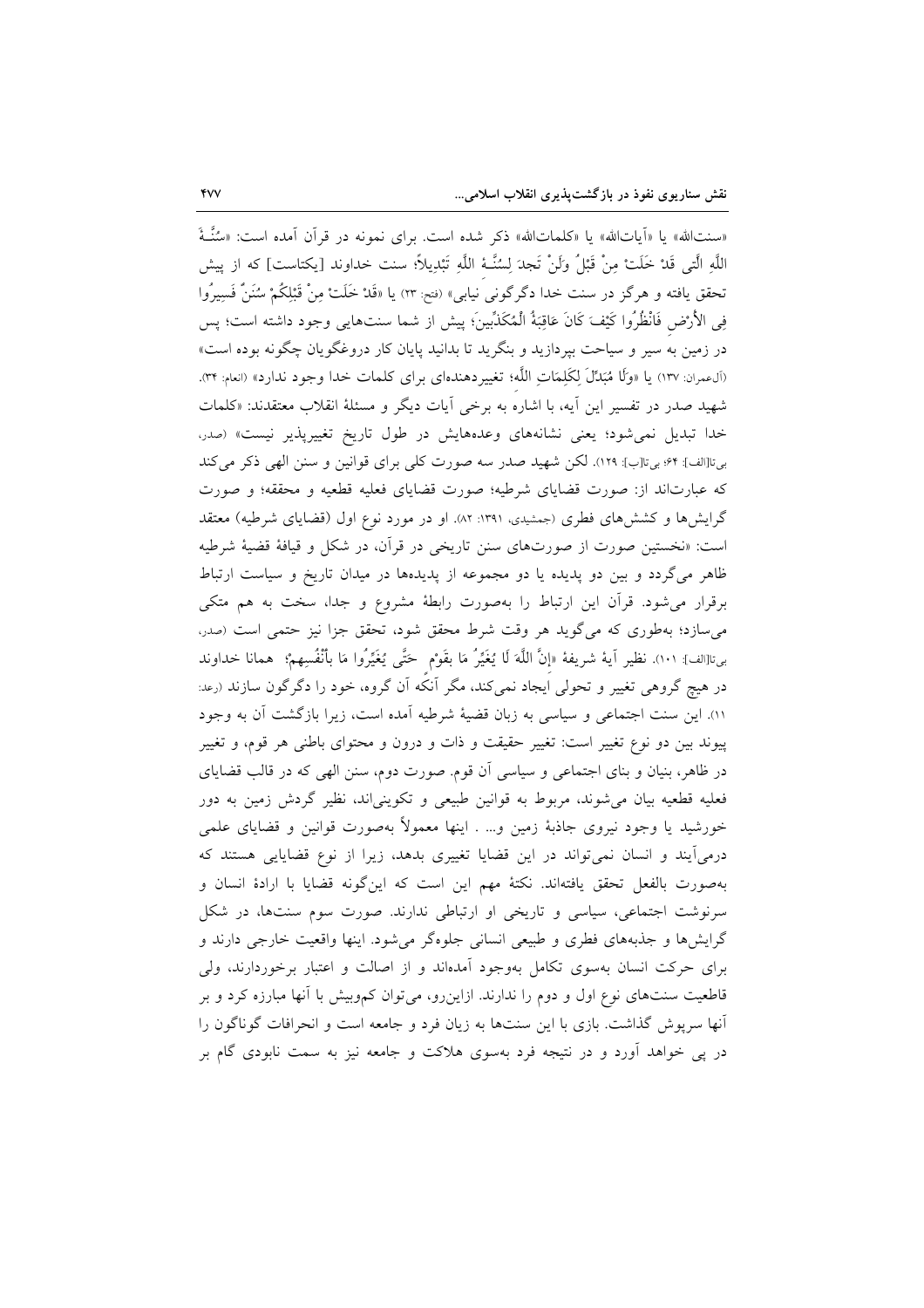خواهد داشت. برخی از این گرایشها عبارتاند از: «غریزهٔ کنجکاوی»، «گرایش و جاذبهٔ زناشویی»، «دینداری» و... (جمشیدی، ۱۳۹۱: ۸۳). شهید صدر در مورد سنن نوع سوم می نویسد: «این گرایشها را نباید یک قانونگذاری اعتباری نامید، بلکه یک کشش اصلی است که برای پیمودن راه حرکت انسان بهوجود آمده ... ریشهٔ اینها در طبع انسان نهفته و ساختمان انسان بدانها وابسته است» (صدر، بي تا[الف]: ١١۴؛ بي تا[ب]: ١٧٣).

با بررسی «نظریهٔ برگشت پذیری انقلاب اسلامی براساس سنت الهی» شهید صدر(ره) نیز به این نتیجه میرسیم که تنها براساس نخستین صورت از صورتهای سنن تاریخی در قرآن، که در شكل و قيافة قضية شرطيه ظاهر مى شود، اين مسئله محتمل بوده است، لكن با توجه با پایبندی مردم به مبانی دینی و اعتقادی و همچنین حفظ روحیهٔ انقلابی ملت، تاکنون شرط تحقق بازگشت پذیری که همان تغییر درونی انقلابیون است، محقق نشده است.

### بازگشتیذیری انقلاب اسلامی از طریق نفوذ

طی گذشت بیش از سه دهه از انقلاب اسلامی ایران بهدلیل ماهیت جدیدی که در منطقهٔ خاورمیانه تحت تأثیر ایران شکل گرفته بود، جنگ نرم با روند سریعتری دنبال شد. استعمارگران غربی بهصراحت و وضوح، میزان تأثیرگذاری ایران را بر افکار داخلی خود و بهویژه بر دیگر ساکنان منطقه مهم و استراتژیک خاورمیانه که به گفتهٔ بسیاری کارشناسان سیاسی، ژئوپلیتیکترین منطقه در کل جهان برای تمامی اهداف استعماری بهشمار میرود، لمس میکردند و با توجه به دورانی که موسوم به جنگ سرد بود و با توجه به راه انداختن جنگهای وسیع نظامی در منطقه نیز نتوانسته بودند از میزان این اثرگذاری بکاهند، اندکاندک به این نتیجه رسیدند که برای از دست نرفتن بیش از پیش اهداف استعماریشان در منطقه از طریق ایران، به عنوان مهمترین کشور فارسیزبان، ابزارهای جنگ نرم را بیش از قبل برای مقابله با این روند رو به رشد بهکار بگیرند.

در همین زمینه دولتمردان آمریکایی انکار نمیکنند که از نخستین روزهای تأسیس جمهوری اسلامی ایران، براندازی آن را بهعنوان یک هدف استراتژیک در دستور کار خود داشته و بارها تأکید ورزیدهاند که این هدف راهبردی با تغییر دولتها در آمریکا و جابهجایی اولویتهای سیاست خارجی این کشور، از دستور کار خارج نمیشود. بر همین اساس سیاستمداران و دولتمردان آمریکا در جدیدترین بررسی ها و مطالعات خود، رویکرد جنگ نرم را در مواجهه با نظام جمهوری اسلامی مورد توجه قرار دادهاند و در شرایط فعلی تهدید سخت را در اولویت دوم خود قرار داده و با رویکرد جنگ نرم بهعنوان بهترین مدل و شیوهٔ مؤثر در رسیدن به اهداف خود، با ایجاد عملیات روانی، جنگ رسانهای، ناتوی فرهنگی،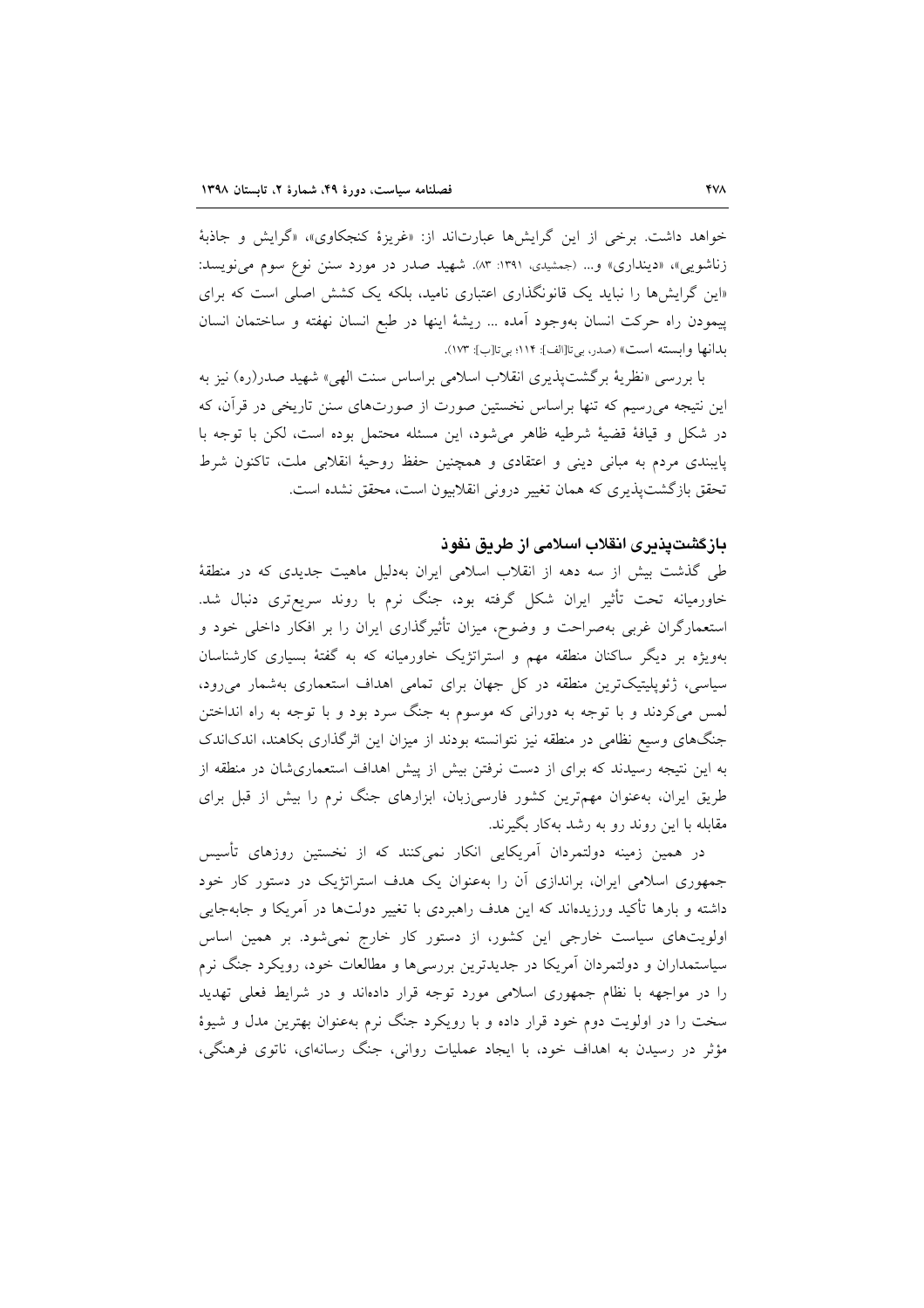انقلاب مخملی و پروژهٔ ایرانهراسی بهدنبال تکمیل پازل ایرانستیزانهٔ خود هستند. بنابراین اَمریکا و جریان صهیونیسم بینِالملل برای عملیاتی ساختن جنگ نرم و ناتوی فرهنگی علیه جمهوری اسلامی ایران راهبردها و شیوههای زیر را طراحی و در دستور کار خود قرار دادهاند. آنچه میتوان از آن بهعنوان مهمترین محورهای عملیات روانی دشمن نام برد عبارتاند از: مرعوب کردن مسئولان، شخصیتهای سیاسی و نخبگان کشور، تضعیف ارادهٔ عمومی مردم، تغییر درک صحیح مردم از واقعیتهای موجود جامعه، سلب اعتماد ملت از مسئولان کشور، ترویج شایعهٔ تحریم و فشار اقتصادی بر کشور، ترویج شایعهٔ بهکارگیری ابزار خشونت علیه ملت ایران، عوض کردن جای متهم و مدعی با ابزار تبلیغاتی و رسانهای، ترساندن ملتهای منطقه از ملت ايران و انقلاب اسلامي، دامن زدن به اختلافات مذهبي، قومي، جناحي، سياسي و رقابت های صنفی.

یس از ارتحال امام خمینی و پایان دفاع مقدس و جنگ سخت، دور جدیدی از تقابل با جمهوری اسلامی آغاز شد. در این مرحله برخورد سختافزاری جای خود را به مقابلهٔ نرمافزاری داد. جنگ نرم ابعاد مختلف فرهنگی، اقتصادی، سیاسی و رسانهای دارد که دشمن در تمام این حوزهها فعال شد که در تمام این مراحل عنصر رهبری که بی شک علت محدثه و مبقیه در بسیج تودههای مردم و ارائه و تبیین مکتب و دفع و رفع خطرهایی که در کمین موجوديت تمام انقلابها بهخصوص انقلاب اسلامي ايران است، نقش اساسي و تعيين كنندهاي در مدیریت چالشها و بحرانهای بهوجود آمده در پی جنگ نرم و سخت دشمن داخلی و خارجي داشته و دارد (محمدي و معيني پور: ۱۳۹۰).

حضرت أيتالله خامنهاي رهبر معظم انقلاب اسلامي، همواره و در مواقع حساس در حرکت ملت ایران، نسبت به غفلت نکردن از «دشمن» هشدار دادهاند؛ اما ایشان در یک سال اخیر، توجه ویژهای به مسئلهٔ «نفوذ دشمن» داشته و این کلیدواژه از پرتکرارترین کلیدواژههای مورد استفادهٔ ایشان در بیاناتشان بوده است. به اعتقاد مقام معظم رهبری، دشمنان نظام میلیاردها دلار هزینه میکنند تا در کشور ما نفوذ کنند. این اقدام نهفقط در عرصه و زمینهای خاص، بلکه در عرصههای متعدد صورت میپذیرد. آنها در هر عرصه اهداف مشخص خود را دارند. «یکجور دشمنی، دشمنی سخت است؛ بمبی بیندازند، تیری بزنند، تروریستی بفرستند. یکجور دشمنی، دشمنیهای نرم است که من از چندی پیش مسئلهٔ نفوذ را مطرح کردم؛ نفوذ خيلي مسئلة مهمى است. از اصل واقعيت نفوذ غفلت نشود؛ غفلت نكنيم كه دشمن درصدد نفوذ است» (مقام معظم رهبري، ۹۴/۰۹/۰۴).

با توجه به مباحث گذشته، این سؤال اساسی مطرح میشود که دشمن در جهت چرخش و بازگشت انقلاب اسلامی و در جهت تحقق سناریوهای ترمیدور تا چه اندازه از تاکتیکی به نام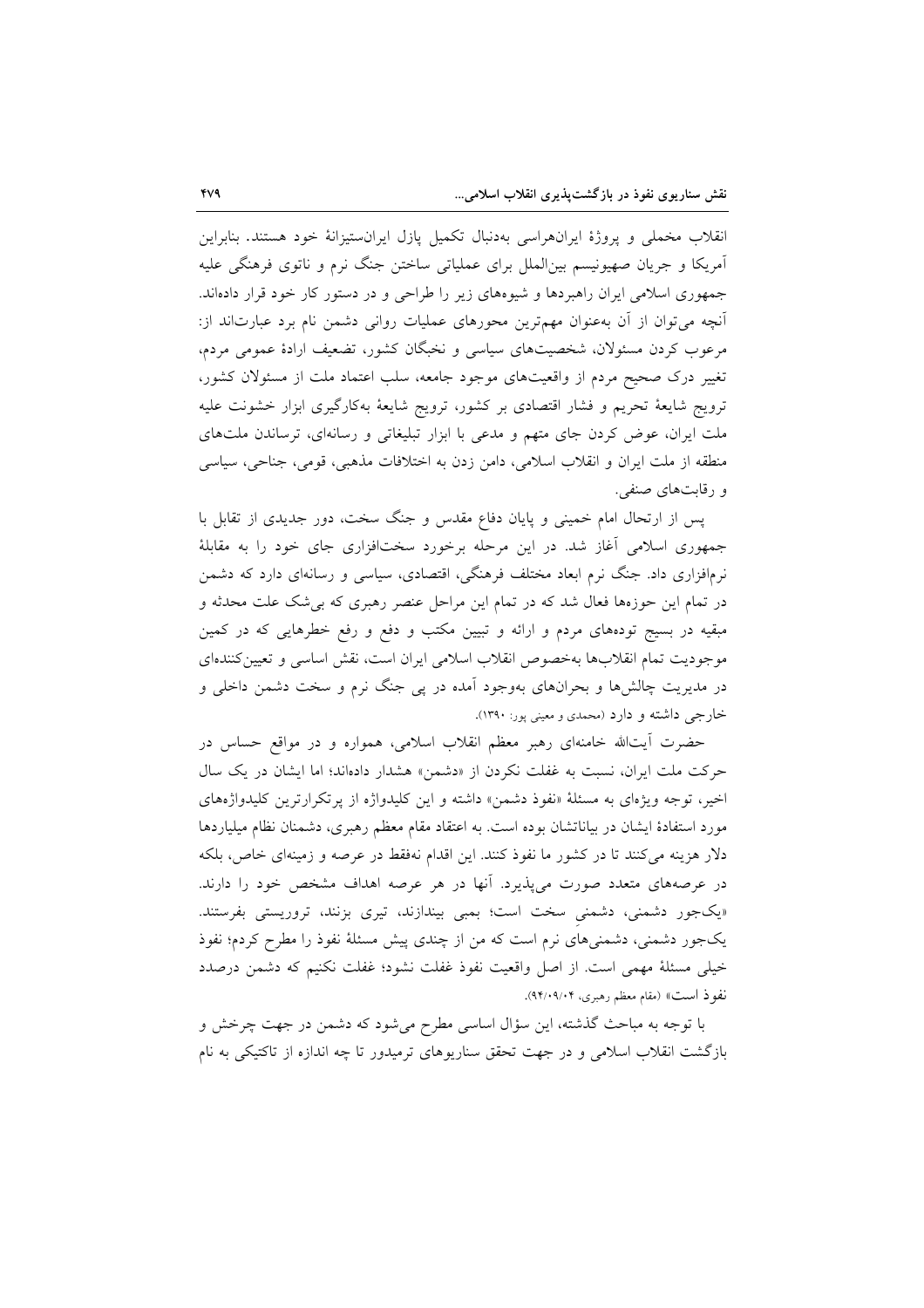«نفوذ» استفاده می کند. از آنجا که هدف از طرح این مقاله بررسی این مسئله از دیدگاه حضرت آیتالله خامنهای بوده، ضروری است که ابتدا صورتبندی دقیقی از مسئلهٔ نفوذ از دیدگاه معظمله بیان شود و سپس با طرح سناریوهای محتمل در چرخش انقلاب از طریق نفوذ، به تحليل و ياسخگويې به اين پرسش پرداخته شود.

### صورتبندی نفوذ از دیدگاه رهبری

مسئلهٔ نفوذ و رخنهٔ دشمن در کشور ما، سابقهای بیش از دویست سال دارد. دشمن همواره سعی کرده است که با دسیسههای مختلف و همچنین به صور گوناگون در این کشور نفوذ و رخنه کند و به اهداف خود دست یابد. حضرت أیتالله خامنهای رهبر انقلاب اسلامی همواره در خصوص غفلت نكردن از «دشمن» هشدار دادهاند؛ اما ایشان در یک سال اخیر، توجه ویژهای به مسئلهٔ «نفوذ دشمن» داشته و این کلیدواژه از پرتکرارترین کلیدواژههای مورد استفادهٔ ایشان بو ده است.

بیش از ۶۰ سال است که آمریکا تلاش میکند در ایران نفوذ داشته باشد، تا پیش از پیروزی انقلاب، نفوذ آمریکاییها شدید بود و سیاستمداران و مستشاران نظامی آمریکا در کشور حضور داشتند و آزادانه عمل میکردند، که تصویب قانون ننگین کاپیتولاسیون از نتایج این نفوذ و سلطه بود. پس از پیروزی انقلاب اسلامی نفوذ آمریکا بهطور مستقیم از بین رفت، بهخصوص سفارت این کشور بهعنوان لانهٔ جاسوسی در سال ۱۳۵۸ توسط دانشجویان پیرو خط امام تسخیر شد و شکست مفتضحانهای را دولتمردان آمریکا متحمل شدند. در ادامه آمریکا تمام تلاش خود را در عرصهٔ دیپلماسی قرار داد و از طریق چهرههای به ظاهر انقلابی، اما با رویکردی لیبرال، مرتبط شد تا نفوذ خود را در ایران به شکل دیگری تقویت کند و تا حدودی با نفوذ در دستگاه دولتی مهندس بازرگان بر این امر موفق شد. پس از رحلت امام راحل و ظهور تعدادی از روشنفکران به ظاهر دغدغهمند اما در باطن لیبرال،منش، زنگ خطر نفوذ اَمریکا در کشور بار دیگر به صدا دراَمد و درست از همین مقطع و حدود سالهای دههٔ ۷۰ به بعد، شاهد نوعی جدید از ارتباطگیری دولتمردان آمریکا در داخل کشور بودیم.

در یک سال اخیر، مسئلهٔ نفوذ و رخنه دشمن، به یکی از مهمترین مسائل و اخبار در سطح جامعه بهویژه نخبگان علمی و مسئولان اجرایی کشور تبدیل شده است. هشدارهای متعدد مقام معظم رهبری گواه عمق نگرانی ایشان از این مسئله و نزدیک بودن خطر است. رهبر معظم انقلاب اسلامی در سخنان یک سال اخیر خود بر جلوگیری از خط نفوذ دشمن در کشور تأکید داشته و این نفوذ را خطرناک برشمردهاند. نفوذ اقتصادی، فرهنگی و سیاسی در ایران تبعات بسیار سخت و جبرانناپذیری بر کشور تحمیل میکند که در بیانات معظمله به آن اشاره شده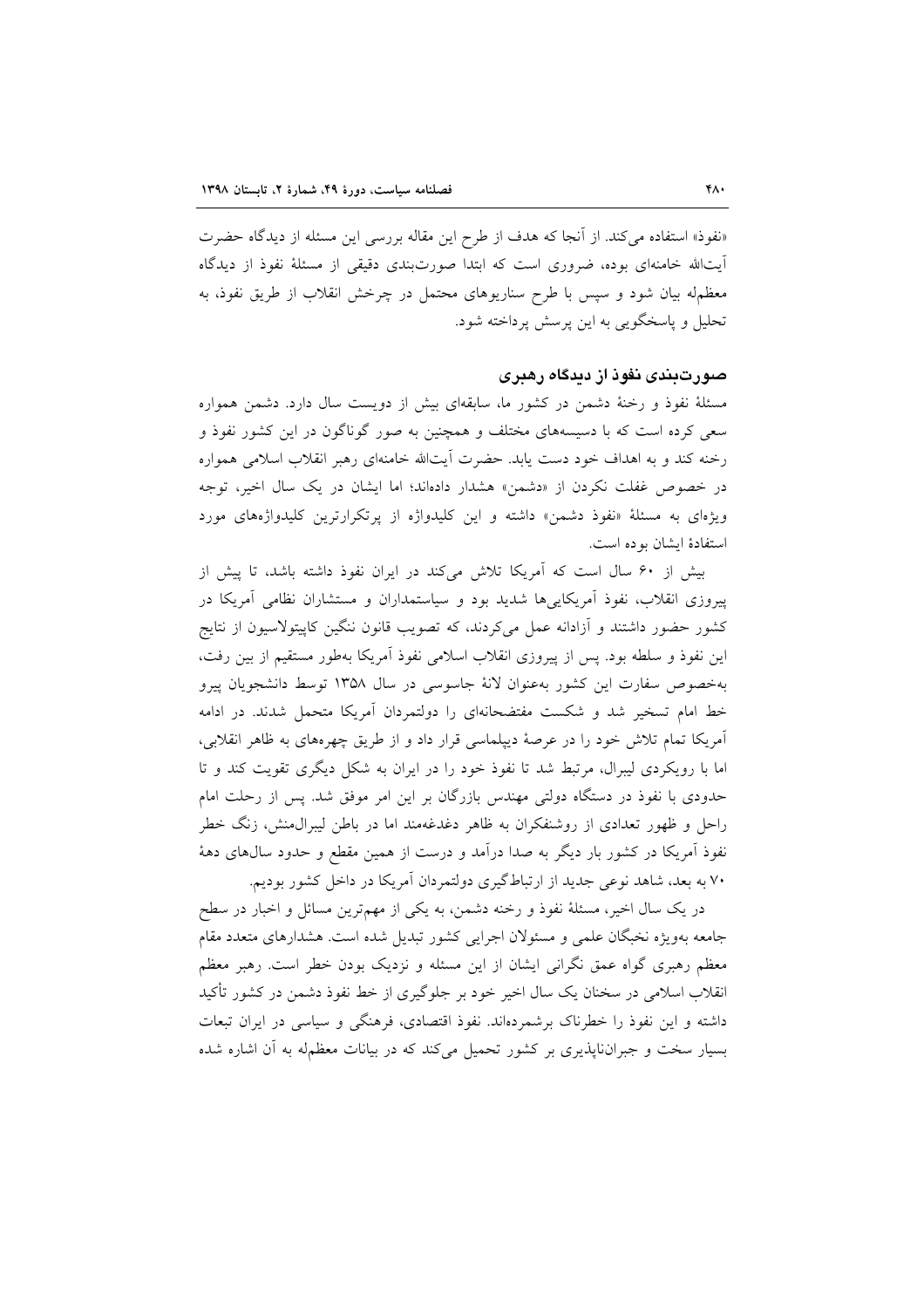است. ایشان در تعدادی از سخنرانیهای خود مسئلهٔ نفوذ و انواع آن را تشریح کردهاند. ازآنجا که این سخنان بهصورت پراکنده مطرح شده، در این بخش سعی شده است تا با جمع بندی آنها به ریشهیابی دقیقی از نفوذ از نگاه مقام معظم رهبری دست یابیم.

با نگرش به عالم هستی، موجودات، وقایع و دگرگونیهای بیشماری را مشاهده میکنیم و دچار شگفتی می شویم که چرا هر چیز این طور است؟ و چرا این گونه اتفاق می افتد؟ به همین دلیل است که سؤال چرا؟ را مطرح میکنیم. ما با پرسیدن چرا، میخواهیم سبب هر چیزی را بدانیم. بهعبارت دیگر، سؤالمان این است که چرا امور به این نحو موجود می شوند و اتفاق می افتند؟

در نظر ارسطو این چراها را به گونههای مختلفی میتوان طرح کرد و پاسخ گفت. برای پاسخ به پرسش چرا، تنها یک سبب وجود ندارد، بلکه علتها بسیار زیادند؛ یعنی برای هر چیزی، علتهای زیادی وجود دارد که البته ما فقط بعضی را می شناسیم و بعضی را هم نمیشناسیم. اما حداقل چهار نوع سبب و تبیین مهم وجود دارد که علتهای چهارگانه نام دارند؛ یعنی چهار نوع «به علت اینکه» در پاسخ به «چرا؟» میتواند مطرح شود. این علتها دربارهٔ مادهٔ شیء، صورت شیء، فاعل شیء و هدف شیء هستند و بهترتیب علل مادی، صوری، فاعلی و غایی نام دارند (نوس باوم، ۱۳۷۴: ۷۰). در واقع این علتها وجود هر چیز را براساس مادهٔ أن شیء، صورت أن شیء، فاعل أن شیء و هدف أن شیء توضیح میدهند و تبیین میکنند؛ یعنی هر کدام، یک سبب از سببهایی را که موجب پیدایش موجود شده یا اَن را به حرکت وامیدارد، برای ما آشکار می سازند.

همانطور که گفته شد، این سببها، یعنی علتهایی که موجب بروز یک امر (اعم از یک اتفاق یا یک موجود) میشوند، بسیار زیادند؛ اما دستکم چهار نوع علت وجود دارد که در مورد همهٔ امور صدق میکند. ارسطو نخستین کسی بود که به این علتها و اهمیت آنها آگاه شد و به همین سبب، آنها را علتهای چهارگانهٔ ارسطویی می نامند (مگی، ۱۳۸۹: ۷۵).

۱. علت مادی: أنچه مادهٔ شیء را تشکیل میدهد، علت مادی أن است، مثلاً خاک و گل، علت مادي مجسمه است.

۲. علت صوری: مادهٔ شیء به هیچ عنوان برای تبیین آن و اینکه چرا اینگونه وجود دارد، کافی نیست، زیرا مادهٔ شیء میتواند هر شکلی را بپذیرد و هر چیزی بشود؛ درحالی که سؤال ما در حقیقت، این است که چرا این شیء با این مشخصات خاص، اینگونه است. بنابراین، به تبیینی دیگر می رسیم که مربوط به ساخت و صورت شیء است. در مثال مجسمه، علت صوری مجسمه همان صورت، شکل و قالب مجسمه است.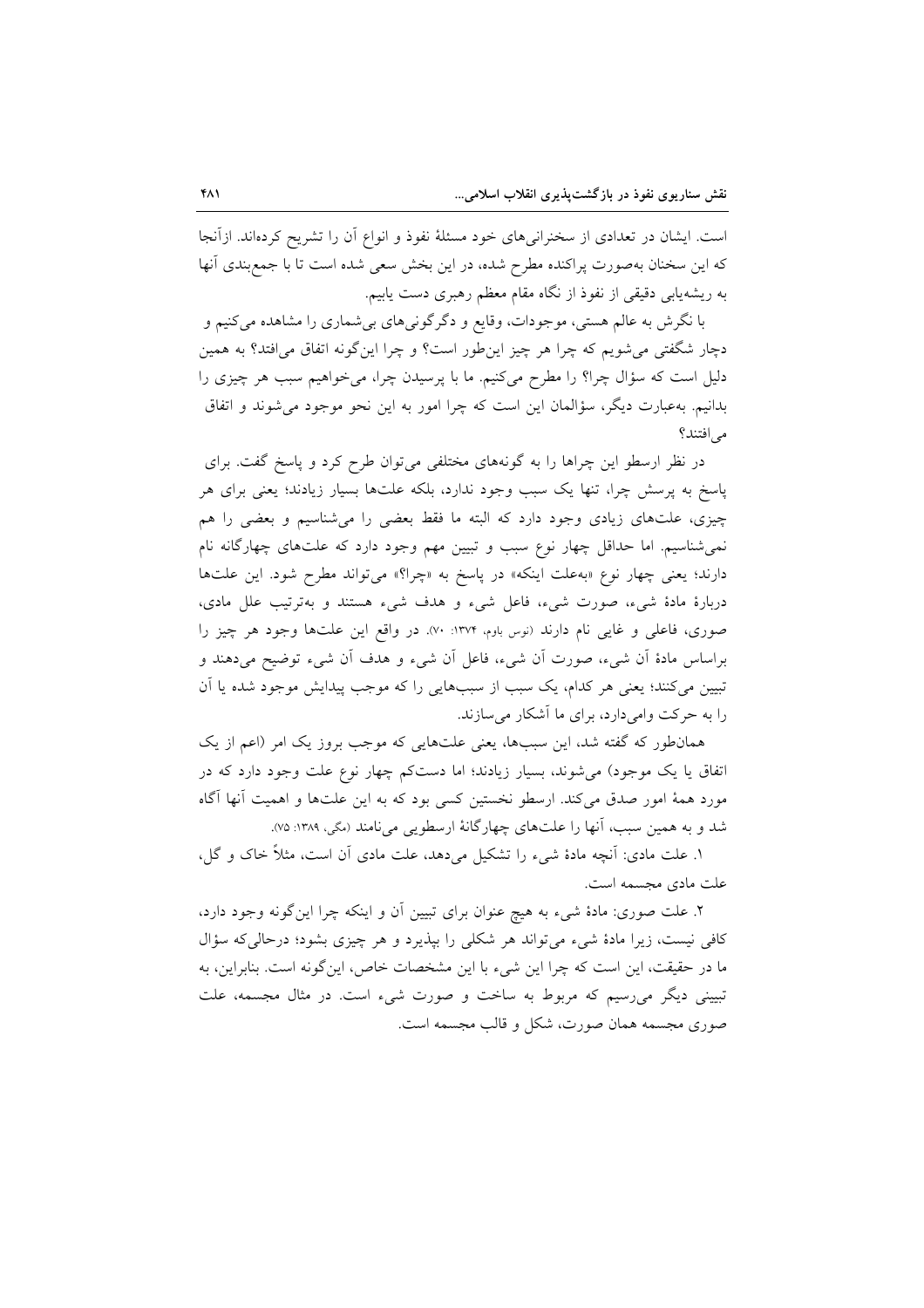٣. علت فاعلى: علت فاعلى تقريباً همان علت متداول نزد همگان است. علت فاعلى، منشأ دگر گونی شیء و علت سازندهٔ شیء است. در مثال مجسمه، مجسمهساز، علت فاعلی مجسمه است. همچنین کارگر و بنا، علت فاعلی ساختمان هستند. پس علت فاعلی، علتی است که مادهٔ شيء را شكل و صورت مي دهد.

۴. علت غايي: علت غايي هر موجود، هدف و كاركرد اصلي أن موجود است؛ يعني شکوفا شدن تمام استعدادهای نهفته در آن. باید توجه داشت که علت غایی، چیزی بیرون از شیء نیست، بلکه خود موجود، همواره طوری حرکت میکند که بهصورت تکامل یافتهاش برسد. براساس این نوع علت، هر چیز در طبیعت همواره به سمت شکوفایی و کمال و کارکرد اصلی خود حرکت میکند. تبیین برحسب غایت، یعنی تبیین برحسب اَنچه شیء برای اَن هست یا روی می دهد.

در این نوشتار که دربارهٔ بازگشت انقلاب از طریق نفوذ است، براساس علل چهارگانهٔ مذکور، به تبیین و ریشهیابی نفوذ میپردازیم. در کشف مسئله به عامل اصلی ایجاد نفوذ، ابزاری که در نفوذ استفاده میکند، روش و شیوهٔ نفوذ و در نهایت هدف و انگیزهٔ نفوذ، بهترتیب بهعنوان علل فاعلی، مادی، صوری و غایبی پرداخته می شود. بر این اساس و با توجه به ضرورت مقابله با نفوذ و رخنهٔ دشمن، ضروری است که علل و عوامل اصلی نفوذ دشمن شناخته شود که در این نوشته سعی شده است با توجه به بیانات مقام معظم رهبری، علل و عوامل مختلف نفوذ اعم از عامل نفوذ، ابزار نفوذ، راهها و روش۵ای نفوذ، و همچنین اهداف و انگیزههای نفوذ دشمن تبیین و ریشهپایی شود و در کل صورتبندی دقیقی از بحث نفوذ و رخنه از منظر مقام معظم رهبري ارائهشو.

# ١.عوامل و آماج نفوذ (علت فاعلى) عوامل نفوذ

عامل اصلی نفوذ به داخل کشور، دشمن است که خود به دو نوع دشمن درونی یا داخلی و بیرونی تقسیم میشود. «وقتیکه دشمن برای داخل کشور برنامه دارد، چهکار میکند؟ از نفوذی استفاده می کند» (مقام معظم رهبری، ۹۴/۱۲/۰۵). همواره «دشمن درصدد نفوذ است. هر پنجرهای پیدا كند، وارد خواهد شد» (مقام معظم رهبري، ٧٨/٠۴/٢١). «دشمن خيلي تلاش مي كند كه رخنه و نفوذ و تهاجم کند و ضربه بزند و نگذارد سازندگی انجام شود» (مقام معظم رهبری، ۷۴/۱۲/۰۱).

«دشمنان بیرونی انقلاب و اسلام، در قالبهای مختلف اعم از استکبار و استعمار و مصادیقی از جمله آمریکا درصدد نفوذ و رخنه است. دنیای استکبار و بهویژه آمریکا، از عوامل اصلی نفوذ و رخنه در داخل کشور محسوب میگردند. برنامهٔ نفوذ در کشور یک برنامهٔ جدی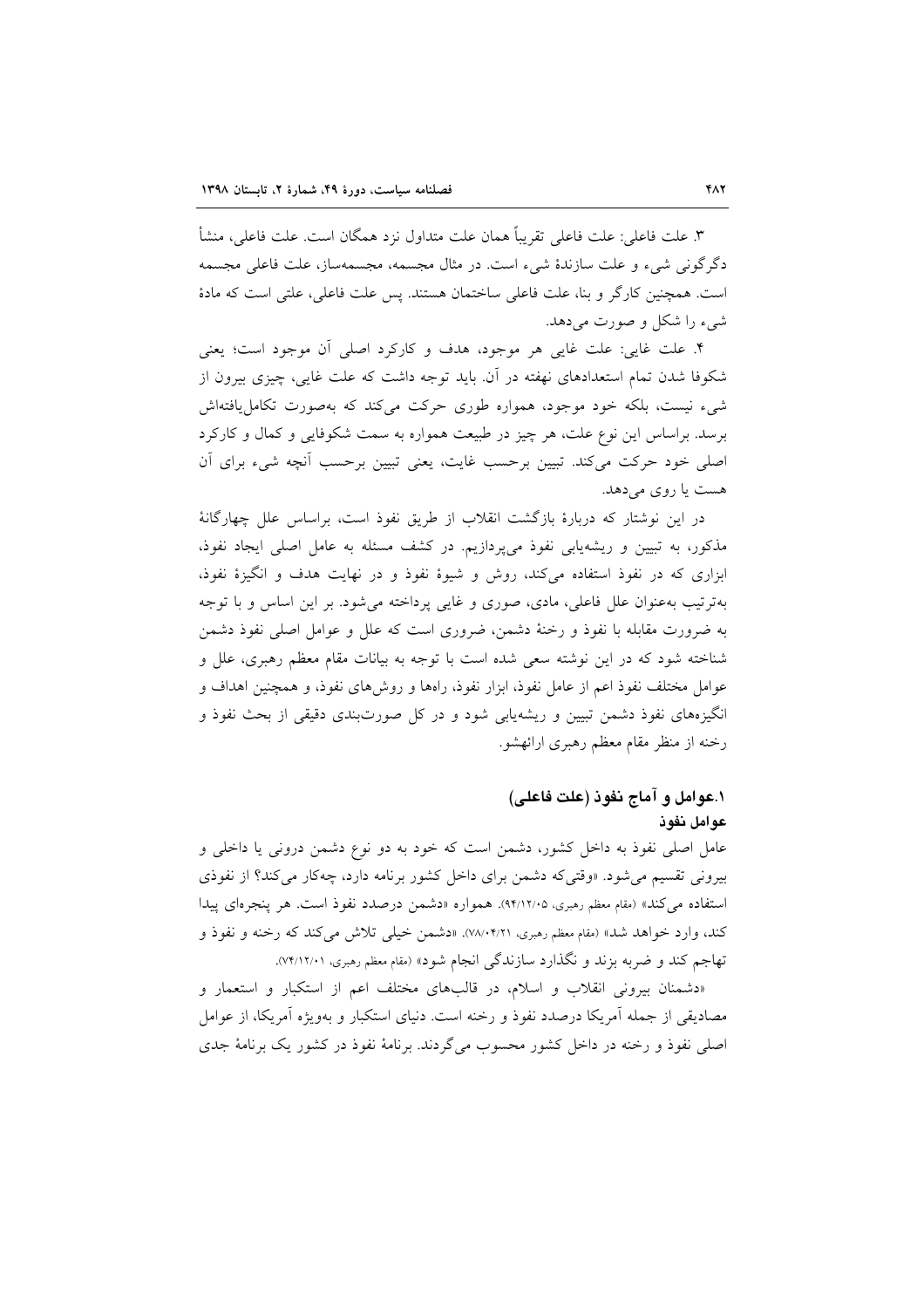استکبار است، برنامهی جدی آمریکایی ها است؛ دارند دنبال می کنند که نفوذ کنند» (مقام معظم رهبري، ٩۴/١٢/٢٠). همچنين دشمن استعماري نيز درصدد نفوذ به داخل كشور بوده و است. «افراد مسن خودشان دیدند و افراد جوان خبرش را شنیدند که در صد و پنجاه سال اخیر، استعمار روی فرهنگ کشور و جوانان و آموزش و پرورش ما اعمال نفوذ کرد» (مقام معظم رهبری،  $(9\lambda/\cdot V/\cdot 0)$ 

اما در کنار دشمن بیرونی، دشمن درونی نیز وجود دارد که نباید از آن غافل بود. «البته این را هم عرض بکنم که فقط اینها هم دشمن نیستند، علاوه بر اینها یک دشمن دیگری وجود دارد و او درون خود ما است. خود ما يعني چه؟ يعني من، شما، فلان مسئول، فلان جوان. آن دشمن درونی چیست؟ اَن دشمن درونی عبارت است از بی|نگیزگی، ناامیدی، بی حالی، بي نشاطي، تنبلي؛ اينها دشمن ما است. «اَللَّهُمَّإنِّي اَعوذُ بِكَمِنِالكَسَلِوَ الهَرَم وَ الجُبنِ وَ البُخل وَ الغَفلَهُ وَ القَسوءَ وَ الفَترةَ وَ المَسكَنَةُ؛» اينها دشمنان ما هستند. «اَللَّهُمَّ إنِّي اَعوذُ بكَ مِن نَفس لا تَشْبَعُ وَ مِن قَلب لا يَخشَعُ وَ مِن دُعَاءِ لا يُسمَعُ و مِن صَلاةً لا تَنفَعُ؛» اينها دشمنان دروني ما هستند؛ همه را به گردن بیرونیها نمیاندازیم. ما هم اگر بد عمل کنیم، اگر به وقت عمل نکنیم، اگر تنبلی کنیم، اگر دشمن را اشتباه بگیریم، اگر بهجای شیطان اکبر واقعی، یک برادر ناباب یا ناراهی -که حالا برادر ما است، ولو ناباب و ناراه است- شیطان اکبر ما شد، ضربه خواهيم خورد. پس اين هم دشمن ما است، حواسمان باشد. وقتي ما ميگوييم دشمن خارجي، معنایش این نیست که در خودمان هیچگونه نقصی وجود ندارد؛ نه، سیاستهای غلط، سیاستهای بد، رفتارهای بد، اختلافات گوناگون بی وجه، تنبلی کردن، اقدام نکردن، تنگ نظری، اینها دشمنان ما است؛ اینها هم هست» (مقام معظم رهبری، ۹۵/۱۰/۱۹).



### آماج و بسترهای نفوذ

نکتهٔ مهم دیگر در بحث «نفوذ»، حوزههای موردنظر دشمن برای دستیاب<sub>ی</sub> به اهداف خود است. نفوذ دشمن براساس یک تقسیمبندی کلی در دو حوزه صورت میگیرد. حوزهٔ اول مردم و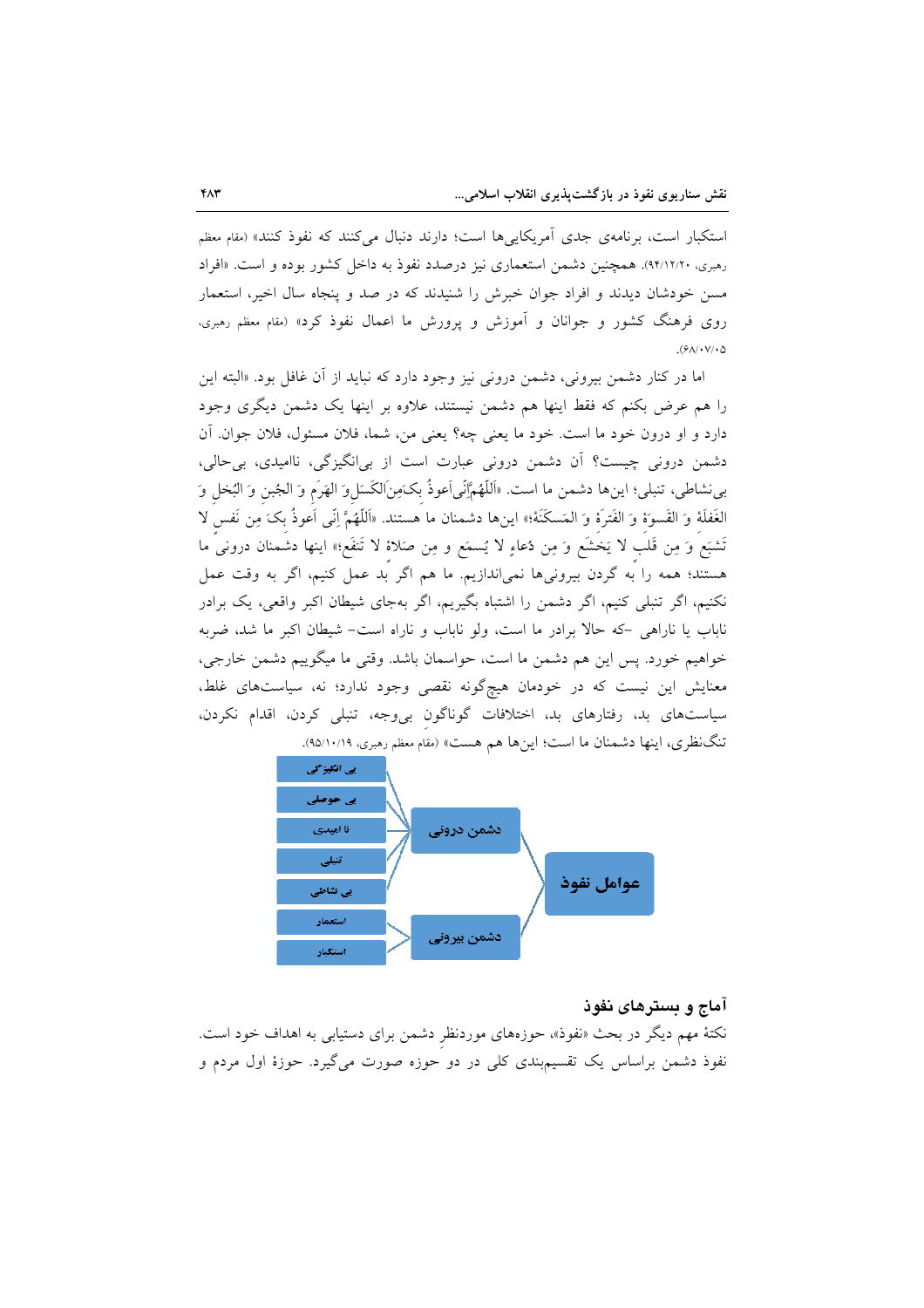حوزهٔ دوم مسئولان هستند. «این نفوذ برای دو منظور دیگر است. یکی از آماجهای این نفوذ مسئولاناند؛ آماج دوم مردماند» (مقام معظم رهبري، ٩۴/١٢/٢٠).

در دستهبندی دیگر این حوزهها به چهار حوزهٔ ایمان، مظاهرِ اقتدار، عزت ملی و حرکت علمی کشور تقسیم میشود. «دشمن دنبال این است که عوامل اقتدار ملی را از بین ببرد. ایمان، حیا و عفاف، پایبندی به مبانی دینی و اعتقاد راسخ به حاکمیت دین را از بین ببرد، عزت ملّی را مخدوش کند و حرکت علمی را متوقّف کند» (مقام معظم رهبری، ۹۵/۱۰/۱۹).

همچنین در «حوزه و آماج نفوذ دشمن در داخل کشور عبارتاند از: مردم، مسئولان، نخبگان، افراد تأثیرگذار، تصمیم گیران و تصمیم سازان، نسل جوان، بدنهٔ مدیران، مراکز دینی و انقلابي؛ «اَماج نفوذ هم چه كساني هستند؟ عمدتاً نخبگان، عمدتاً افراد مؤثر، عمدتاً تصمیمگیران یا تصمیمسازان، اینها آماج نفوذند؛ اینها هستند که سعی می شود روی اینها نفوذ انجام بگیرد» (مقام معظم رهبری، ۹۴/۰۹/۰۴). همچنین «دشمن بهطور ویژه، بر روی جریانهای دانشجویی، سرمایهگذاری میکند؛ تا بتوانند در محیطهای دانشجویی نفوذ و رخنه کنند و برای خودشان سربازانی را در آنجا تدارک ببینند» (مقام معظم رهبری، ۸۵/۰۷/۲۵).



در یک تقسیم بندی جامع می توان آماج و بستر نفوذ را طبق نمودار ذیل نشان داد.

# ۲. ابعاد و ابزار نفوذ (علت مادی) ابعاد نفوذ

نفوذ دشمن براساس موضوع و محتواى آن، ابعاد مختلفى دارد كه مىتوان از نفوذ فرهنگى و علمی، سیاسی، اقتصادی و امنیتی یاد کرد. «امروز غول عظیم تبلیغاتی دنیا در مشت آمریکا است؛ امروز جریان صهیونیستی به شدّت دشمن بشریت و دشمن فضیلت، با آمریکا، هر دو در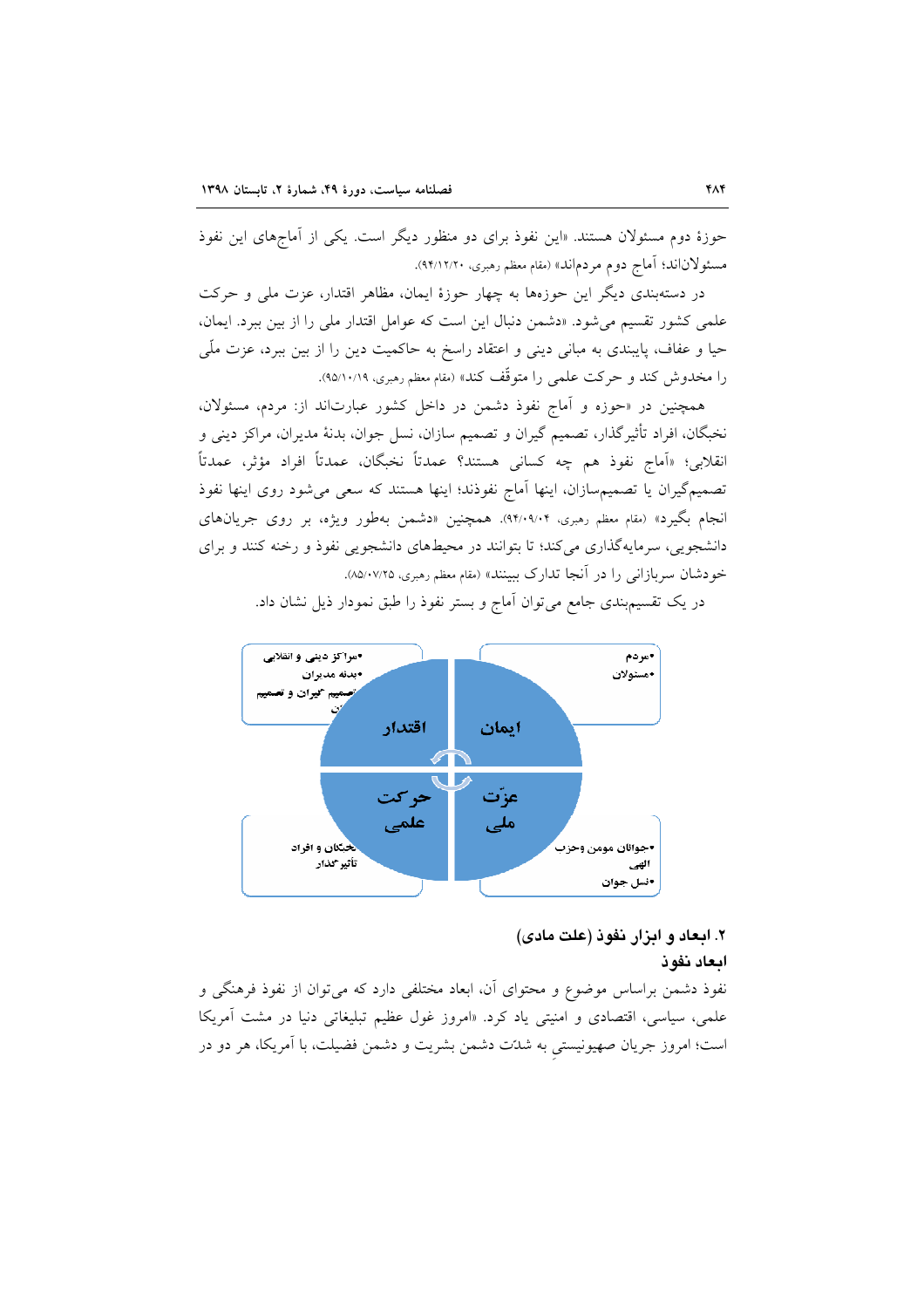یک لباس اند، دستشان از یک اَستین می اَید بیرون و با هم هستند. مذاکرهٔ با اینها یعنی راه را باز کردن برای اینکه بتوانند، هم در زمینهٔ اقتصادی، هم در زمینهٔ فرهنگی، هم در زمینههای سیاسی و امنیتی کشور نفوذ کنند» (مقام معظم رهبری، ۹۴/۰۷/۱۵).



در نفوذ فرهنگي «دشمن سعي ميکند در زمينهٔ فرهنگي، باورهاي جامعه را دگر گون کند؛ و آن باورهایی را که توانسته این جامعه را سریا نگه دارد جابهجا کند، خدشه در آنها وارد کند. اختلال و رخنه در آنها بهوجود بیاورد. خرجها میکنند؛ میلیاردها خرج میکنند برای این مقصود؛ این رخنه و نفوذ فرهنگی است» (مقام معظم رهبری، ۹۴/۰۶/۲۵). ازاین٫رو «تمرکز دشمنان بر روی فرهنگ بیشتر از همه جا است. چرا؟ بهخاطر همین تأثیر زیادی که فرهنگ دارد. هدف و آماج تحرِّک دشمنان در زمینهٔ فرهنگ، عبارت است از ایمان مردم و باورهای مردم. مسئولان فرهنگی، باید مراقب رخنهٔ فرهنگی باشند؛ رخنههای فرهنگی بسیار خطرناک است» (مقام معظم رهبري، ۰۱/۰۱/۰۱).

«نفوذ سیاسی هم این است که در مراکز تصمیمگیری، و اگر نشد تصمیمسازی، نفوذ بکنند. وقتی دستگاههای سیاسی و دستگاههای مدیریتی یک کشور تحت تأثیر دشمنان مستکبر قرار گرفت، آنوقت همهٔ تصمیمگیریها در این کشور بر طبق خواست و میل و ارادهی مستکبرین انجام خواهد گرفت؛ یعنی مجبور می شوند. وقتی یک کشوری تحت نفوذ سیاسی قرار گرفت، حرکت اَن کشور، جهتگیری اَن کشور در دستگاههای مدیریتی، بر طبق ارادهٔ اَنها است؛ … برای آنها بهتر این است که از خود آن ملت کسانی در رأس آن کشور باشند که مثل آنها فکر كنند، مثل أنها اراده كنند، مثل أنها و بر طبق مصالح أنها تصميم بگيرند؛ اين نفوذ سياسي است» (مقام معظم رهبري، ۹۴/۰۶/۲۵).

«در زمینههای اقتصادی، چشمهای بینای مسئولین اقتصادی بایستی باز باشد و مواظب باشند كه [دشمنان] نفوذ اقتصادى پيدا نكنند؛ چون نفوذ دشمن پايهٔ اقتصادِ محكم را متزلزل می کند. آنجاهایی که نفوذ اقتصادی کردند، آنجاهایی که توانستند خودشان را بر اقتصاد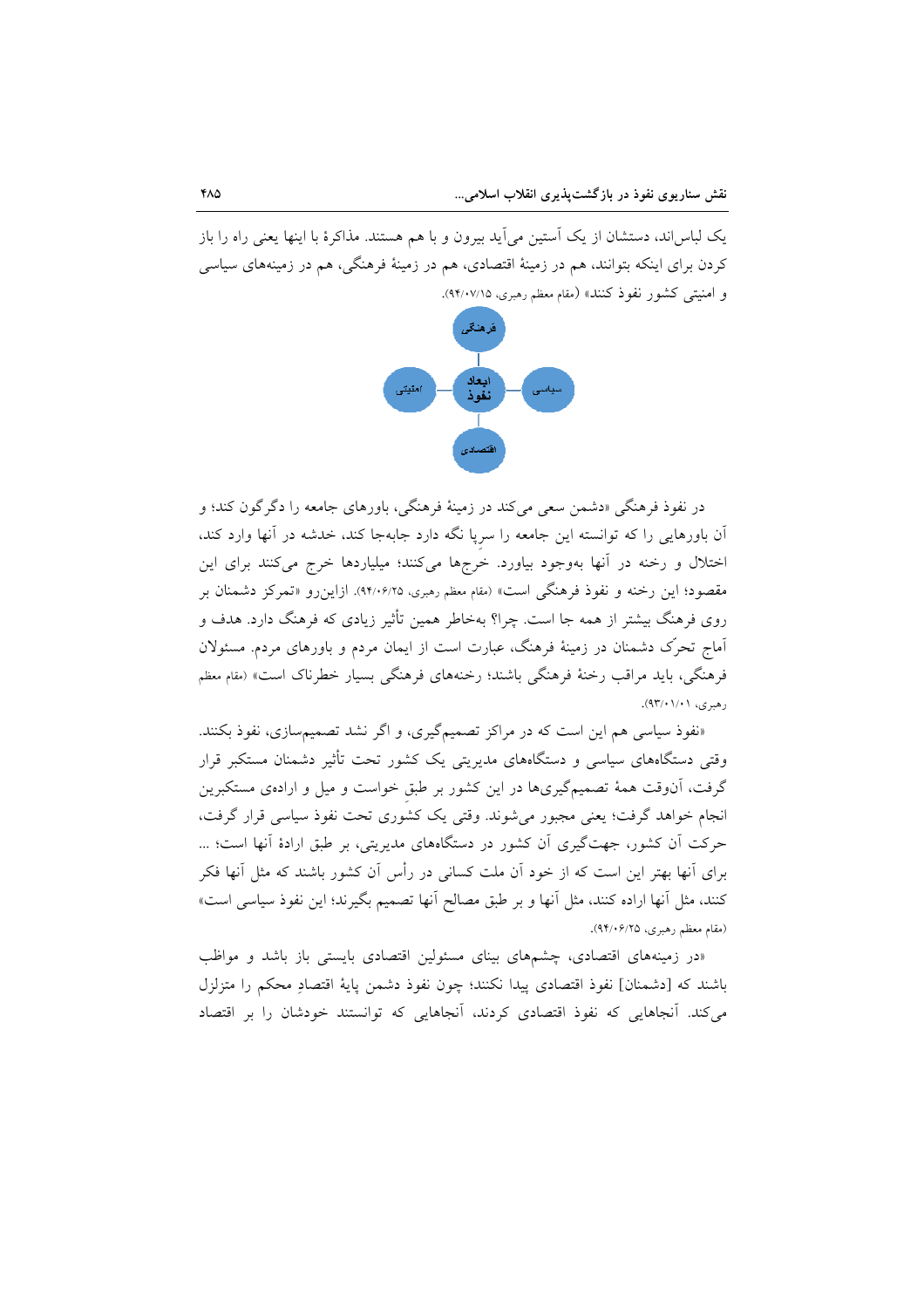کشورها و ملتها مثل یک بختکی سوار بکنند، پدر آن کشورها درآمد» (مقام معظم رهبری،  $(95/9/70)$ 

از نظر اهمیت، می توان ابعاد نفوذ را رتبهبندی کرد. نفوذ فرهنگی در درجهٔ اول اهمیت قرار دارد، پس از آن نفوذ سیاسی و سیس نفوذ اقتصادی و در آخر هم نفوذ امنیتی. «امروز نفوذ دشمن یکی از تهدیدهای بزرگ است برای این کشور؛ دنبال نفوذند. نفوذ یعنی چه؟ نفوذ اقتصادی ممکن است، که البته کماهمیتترین آن نفوذ اقتصادی است؛ و ممکن است که جزو كماهميتترين [هم] نفوذ امنيتي باشد. نفوذ امنيتي چيز كوچكي نيست اما در مقابل نفوذ فكرى و فرهنگی و سیاسی، کماهمیت است» (مقام معظم رهبری، ۹۴/۰۶/۲۵).



ابزار نفوذ

دشمن و سایر عوامل نفوذ، بسته به شرایط، از ابزارهای مختلفی در راستای نفوذ بهره می برند. یکی از مهمترین این ابزار، مذاکره است. «در همین مذاکرات مربوط به مسائل انرژی هستهای، هر جا فرصت پیدا کردند و میدان به آنها داده شد، یک نفوذی کردند، یک حرکت مضرّ برای منافع ملَّى انجام دادند» (مقام معظم رهبري، ٩٢/٠٧/١۵). ازاين رو ما با وجود يذيرش اصل مذاكره، با کشوری که از این طریق، درصدد نفوذ باشد، مذاکره نمی کنیم. «ما با مذاکره مسئلهای نداریم. معنای اینکه میگوییم با آمریکا مذاکره نمیکنیم این نیست که با اصل مذاکره مخالفیم؛ نه، با مذاکرهی با آمریکا مخالفیم. … مذاکرهٔ آمریکا با جمهوری اسلامی ایران، یعنی نفوذ؛ تعریفی که آنها برای مذاکره کردند این است و آنها میخواهند راه را برای تحمیل باز کنند» (مقام معظم رهبري، ٩٢/٠٧/١۵. «دنبال چيزي به نام مذاكرة با ايراناند؛ [اما] مذاكره بهانه است، مذاكره وسيله برای نفوذ است، مذاکره وسیله برای تحمیل خواستها است» (مقام معظم رهبری، ۹۴/۰۶/۱۸).

در کنار مذاکره ابزار دیگری نیز برای نفوذ استفاده میشود. یکی از این ابزار، نظارت است. «به مسئولین محترم تذکر دادیم و به شما هم عرض می کنیم، این است که بههیچوجه اجازه داده نشود که به بهانهٔ نظارت، اینها به حریم امنیتی و دفاعی کشور نفوذ کنند» (مقام معظم رهبری، ۹۴/۰۱/۲۰). همچنین تحریم نیز از این ابزار است. «ما در زمینهٔ تصمیمگیریهای اقتصادی و برنامهریزیهای اقتصادی نقاط ضعفی داشتهایم؛ این نقاط ضعف موجب شده است که دشمن احساس كند با تحريم و امثال أن مي تواند رخنه ايجاد كند» (مقام معظم رهبري، ٩٢/٠٨/٢٩).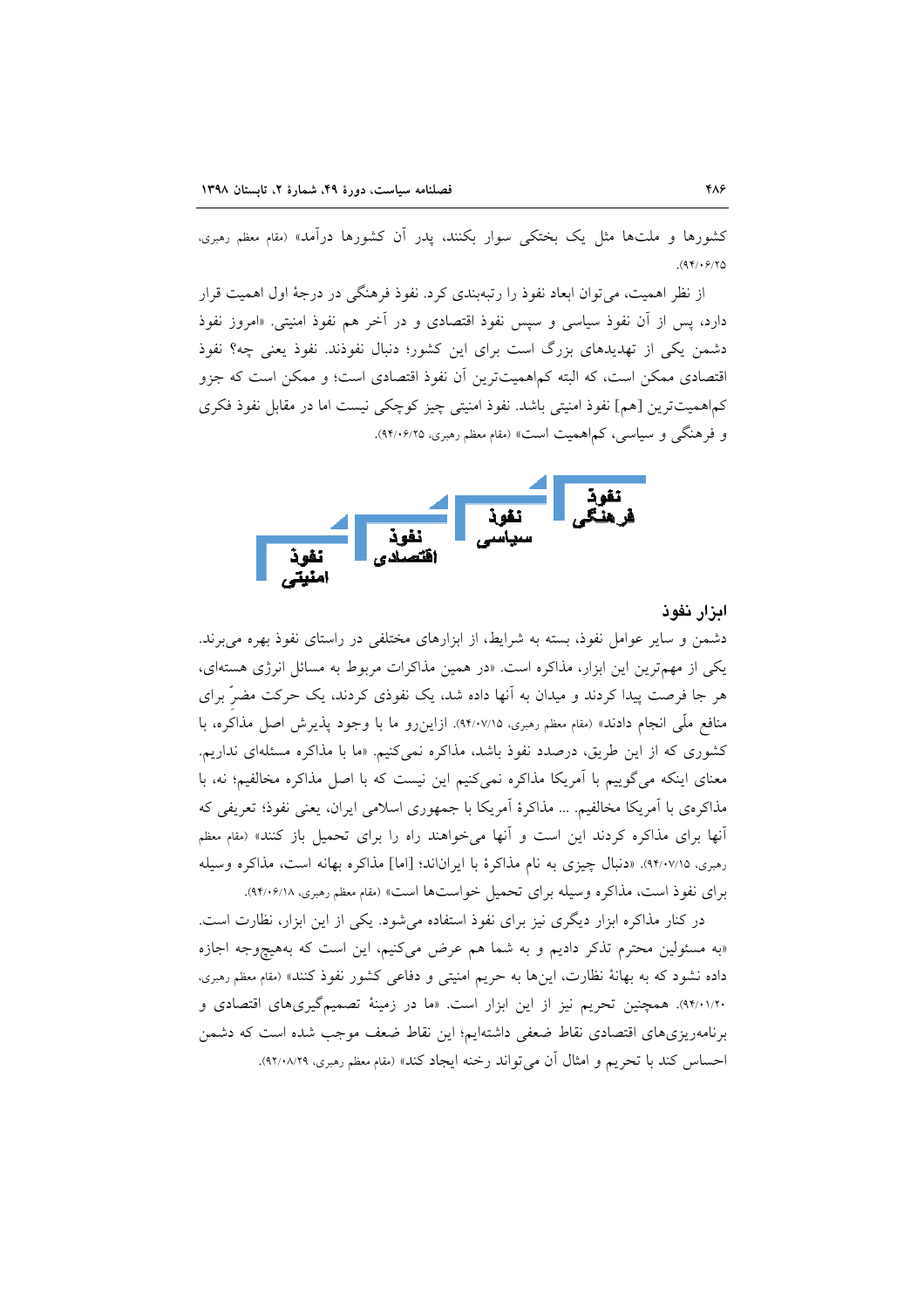از دیگر ابزار دشمن، تطمیع، تهدید و فریب است. «اَنها بیکار نمیمانند و با همهٔ توان سیاسی و امنیتی و مالی، برای برقراری دوبارهٔ نفوذ و قدرت خود در این کشورها، به میدان می آیند. ابزار آنان، تطمیع و تهدید و فریب است» (مقام معظم رهبری، ۰۸/۱۴).

دشمن همچنین از تبلیغات و فشار اقتصادی و رادیوهای بیگانه بهره می گیرد تا به نفوذ خود بیفزاید. «مسئلهٔ جمهوری اسلامی این است که دشمن مستکبر، درصدد بهزانو درآوردن انقلاب است؛ با چه چیزی؟ با نفوذ دادن فرهنگ خود، با فشار اقتصادی خود، با انواع و اقسام تلاش۵ای سیاسی خود، با گسترهٔ عظیم تبلیغات خود» (مقام معظم رهبری، ۹۵/۰۳/۰۳). «از مهمترین ابزارهای نفوذ استکباری، همین رادیوهای بیگانه است! خرجهای زیادی میکنند، پولهایی مي گذارند و سرمايهگذاري مي كنند» (مقام معظم رهبري، ٧٧/٠٧/١٥).



### ۳. اهداف و نتايج نفوذ (علت غايي)

محور مهم نفوذ سیاستمداران غرب، ایجاد رخنه در عناصری است که روحیهٔ خستگی از مقاومت داشته و پیشرفت و توسعه را در سایهٔ دولتهای غربی و استکباری می دانند که البته جهت گیری این نفوذ در راستای تضعیف ارکان نظام و انقلاب است. دشمن، اهداف متعددی را در نفوذ و رخنه دنبال می کند مانند عوض کردن محاسبهٔ مسئولان، تغییر باورهای مردم، تسخیر دلها و تغییر ذهنها، ضعف ایمان مردم به انقلاب، تضعیف نظام، کسب قدرت سیاسی، تشنج و ایجاد اختلاف، مخدوش کردن امنیت ملی، تغییر آرمانها و ارزشها و تبعیت از دشمن.

«این نفوذ برای دو منظور دیگر است. یکی از آماجهای این نفوذ مسئولاناند؛ آماج دوم مردماند. مسئولان آماج این نفوذند؛ برای چه؟ هدف چیست؟ هدف این است که محاسبات مسئولان را عوض کنند و تغییر بدهند. آماج دوّم مردماند. باورهای مردم باید عوض بشود؛ باور به اسلام، باور به انقلاب، باور به اسلام سیاسی، باور به اینکه اسلام غیر از کارهای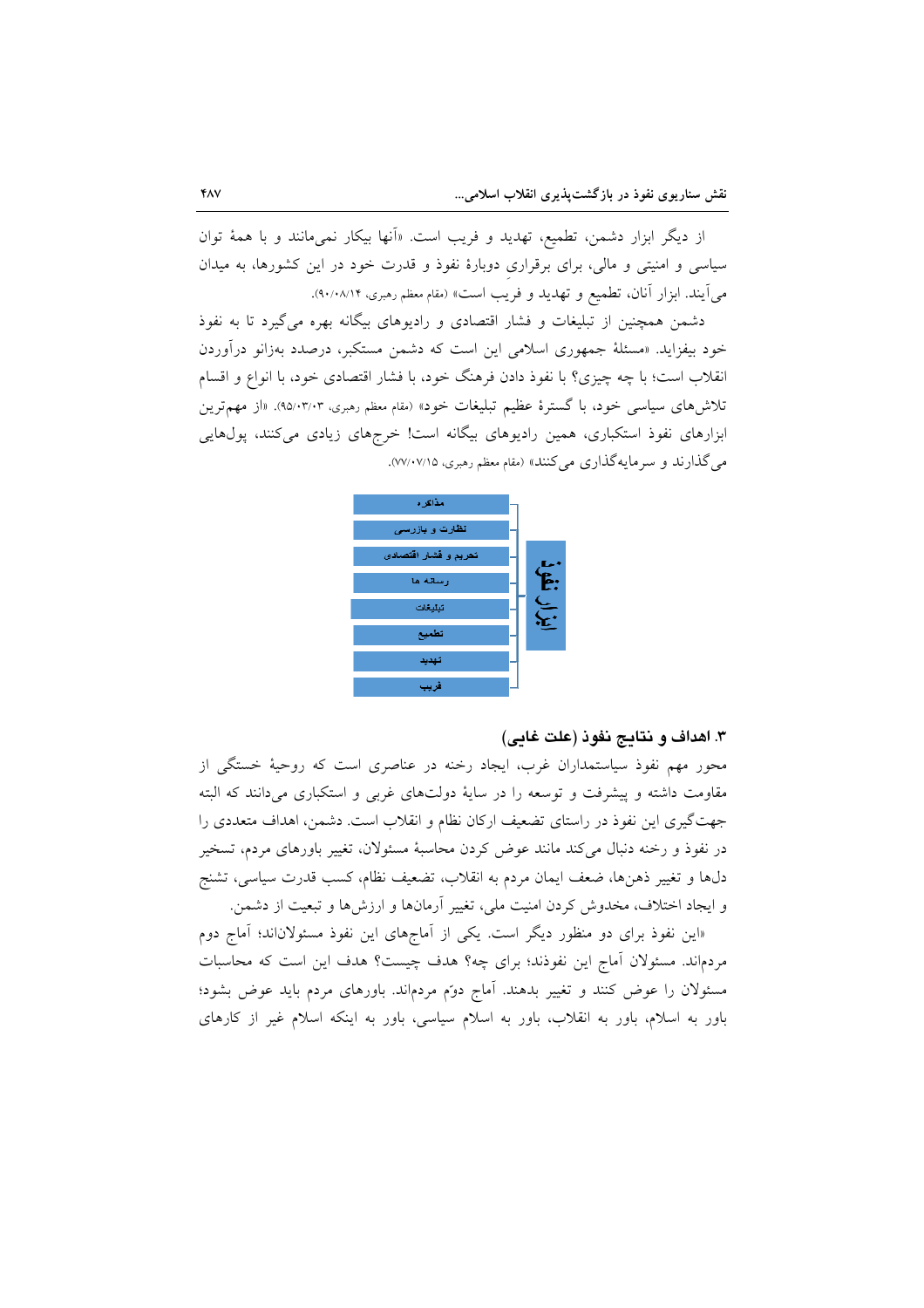شخصی وظایف عمومی هم دارد، حکومت هم دارد، جامعهسازی هم دارد، تمدن سازی هم دارد» (مقام معظم رهبري، ۹۴/۱۲/۲۰).

«امروز و از روزهای اول انقلاب، دستگاههای تبلیغات، همهٔ توش وتوان خود را گذاشتهاند برای اینکه مردم را نسبت به پایههای این انقلاب بی|عتقاد کنند» (مقام معظم رهبری، ۹۳/۰۱/۰۱).

«دشمن درصدد نفوذ است. هر پنجرهای پیدا کند، وارد خواهد شد؛ هوشیاریتان را بیشتر كنيد. دشمن، امنيت ملي ما را هدف گرفته است» (مقام معظم رهبري، ٠٢/١٠/٢/١١).



وابستگی اقتصادی و القای فرهنگ غرب، وادادگی اجتماعی و سازش با لیبرال از نتایج حضور و نفوذ آمریکا در کشور است که اگر با این نفوذ و سلطه مقابله نشود، ما را از اهداف امام و انقلاب دور می کند و باید منتظر خسارت سنگینی بر این کشور باشیم.

موارد متعددی را بهعنوان نتیجهٔ نفوذ دشمن میتوان برشمرد. از جمله بیان سخن و کلام دشمن، تصميم براساس خواست دشمن، ناديده گرفته شدن منافع ملت، ذلت و تحقير، سلطهٔ غرب بر کشور و در نهایت شکست ملت. بر این اساس «اگر استکبار و دستگاه سلطه توانست بر کشوری تسلط یابد و در آن نفوذ پیدا کند، منافع آن ملت، دیگر نادیده گرفته خواهد شد.» (مقام معظم رهبری، ۷۹/۰۸/۲۴) همچنین «چیزهایی هست که ملتها را شکست میدهد. این را همه میدانند؛ چیز جدیدی نیست؛ ما هم میدانیم. اختلاف کلمه اینجور است، جا دادن و راه دادن به نفوذيهاي دشمنان از اين قبيل است» (مقام معظم رهبري، ٨۶/٠۶/٣١).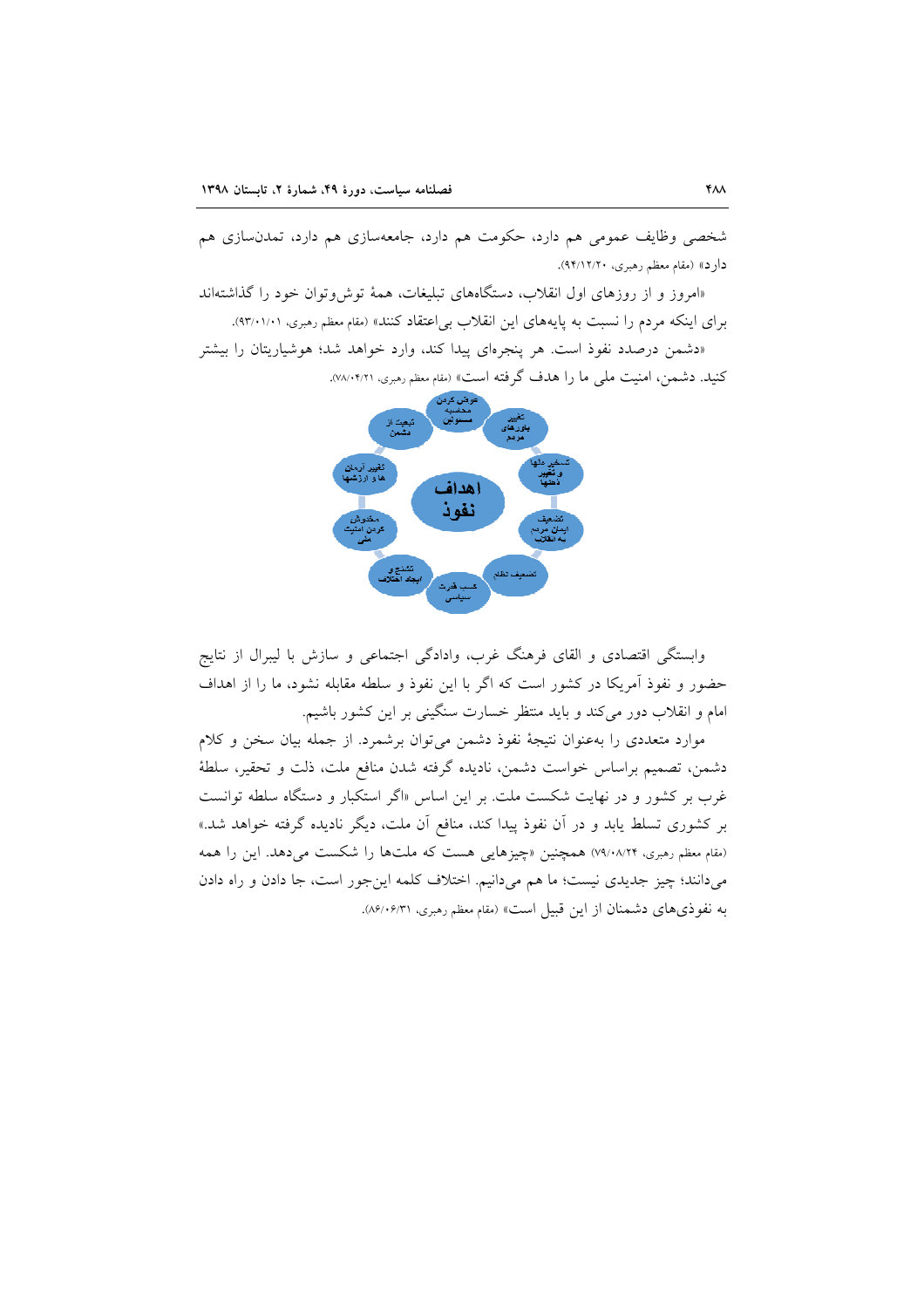

۴. گونهشناسی انواع نفوذ (علت صوری)

دشمن در جهت نفوذ، از راههای مختلفی استفاده میکند. روشهایی مانند ایجاد خلل در باورها، ایجاد اختلافات داخلی و تخریب سنگرهای معنوی. «یکی از رامهای ورود و نفوذ، ایجاد خلل در باورها است؛ باور انقلابی، باور دینی. در معرفتهای انقلابی و دینی اختلال ایجاد می کنند؛ رخنه کردن در اینها است. و از همهی طرق هم استفاده می کنند» (مقام معظم رهبری،  $(94) \cdot 9/10$ 

از دیگر راههای نفوذ، ایجاد اختلافات داخل<sub>ی</sub> است. «امروز تبلیغات استکبار جهانی از جملهٔ چیزهایی که بر آن تمرکز میکند، همین وجود اختلافات در داخل کشور است. یک عدهای پیش خدا باید جواب بدهند؛ پیش خدا جواب بدهند که کاری بکنند که دشمن از او برداشت تفرق بکند در داخل کشور و جری بشود. مسئله این است که دشمن را بشناسیم؛ ترفند دشمن را بفهمیم؛ بدانیم که چه داریم میگوییم و دشمن چگونه ممکن است از هر کلمهی ما استفاده بکند و جری بشود، تشویق بشود، روحیه پیدا کند و راهها را برای دخالت خود، نفوذ خود، باز كند» (مقام معظم رهبري، ٨٨/٠٩/١۵).



نفوذ دشمن، به دو روش صورت میگیرد. نفوذ فردی یا موردی و نفوذ جریانی یا شبکهای؛ البته نفوذ جریانی، خطرناکتر از نفوذ فردی است. «نفوذ دو جور است: یک نفوذ موردی است، نفوذ فردی است؛ یک نفوذ جریانی است. نفوذ موردی خیلی نمونه دارد، معنایش این است که فرض کنید شما یک دمودستگاهی دارید، یک مسئولی هستید؛ یک نفر را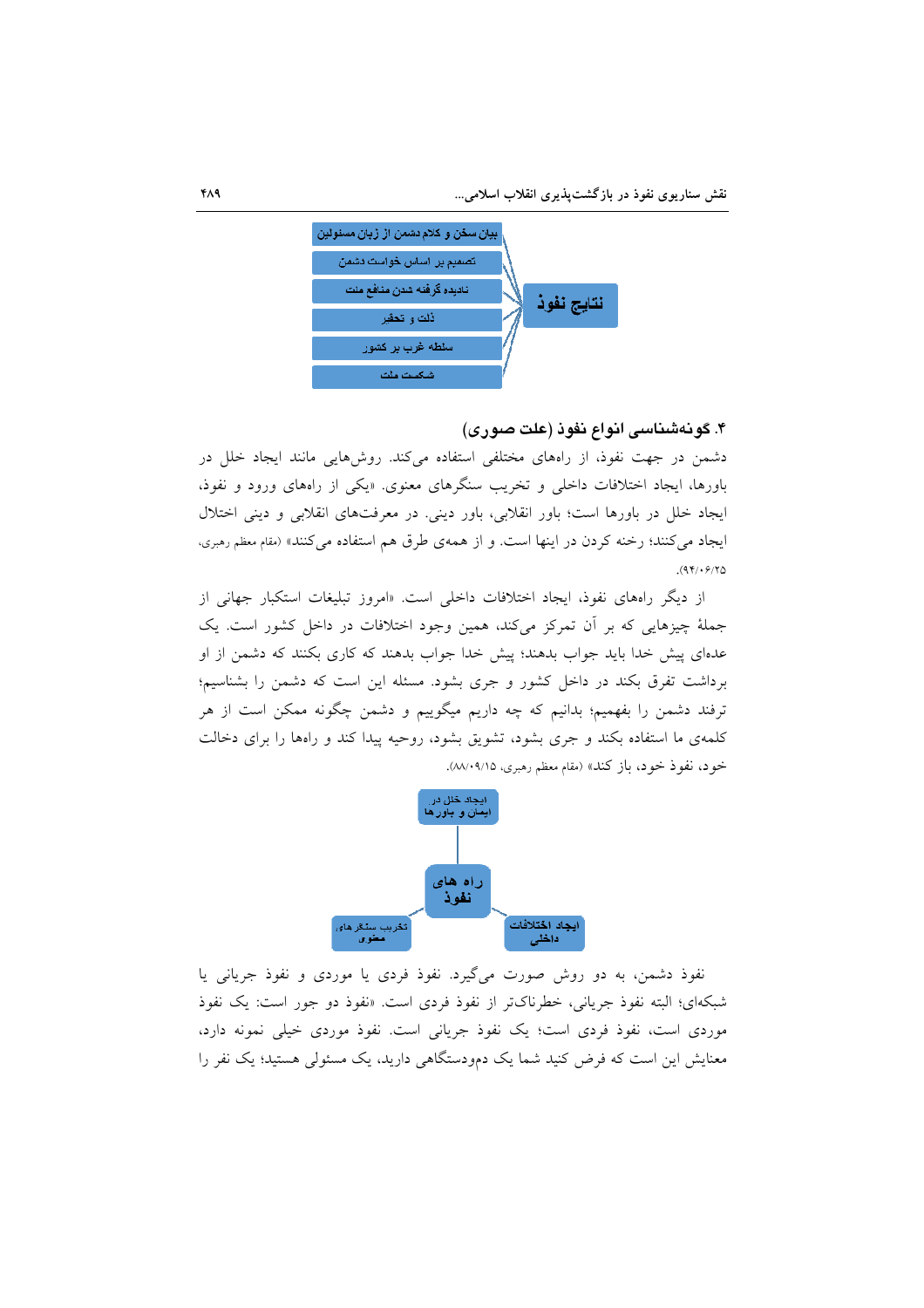با چهرهٔ اَرایش شده، بزکشده، با ماسک در مجموعهٔ شما بفرستند؛ شما خیال کنید دوست است در حالی که او دوست نیست، تا او بتواند کار خودش را انجام بدهد؛ گاهی جاسوسی است که این کمترینش است؛ یعنی کماهمیتترینش جاسوسی است، خبرکشی و خبردهی است؛ گاهی کارش بالاتر از جاسوسی است، تصمیم شما را عوض میکند. شما یک مدیری هستید، یک مسئولی هستید، تصمیمگیر هستید، می توانید یک حرکت بزرگ یا مؤثری انجام بدهید، اگر چنانچه این حرکت را اینجور انجام بدهید این به نفع دشمن است، او می آید کاری می کند که شما حرکت را این جور انجام بدهید؛ یعنی تصمیمسازی» (مقام معظم رهبری،  $(94) \cdot 9/8$ 

«نفوذ جریانی، یعنی شبکهسازی در داخل ملت؛ بهوسیلهٔ پول که نقش پول و نقش امور اقتصادی اینجا روشن می شود. افراد را جذب کنند، دور هم جمع کنند؛ یک هدف جعلی و دروغین مطرح کنند و افراد مؤثر را، افرادی که می توانند در جامعه اثرگذار باشند، بکشانند به اّن سمت موردنظر خودشان. اّن سمت موردنظر چیست؟ اّن عبارت است از تغییر باورها، تغییر آرمانها، تغییر نگاهها، تغییر سبک زندگی؛ کاری کنند که این شخصی که مورد نفوذ قرار گرفته است، تحت تأثیر نفوذ قرار گرفته، همان چیزی را فکر کند که آن آمریکایی فکر می کند؛ ... بنابراين خيال او آسوده است؛ بدون اينكه لازم باشد خودش را به خطر بيندازد و وارد عرصه بشود، شما برای او داری کار میکنی؛ هدف این است، هدف نفوذ این است؛ نفوذ جریانبی، نفوذ شبکهای، نفوذ گسترده؛ نه موردی» (مقام معظم رهبری، ۹۰۲٬۰۹/۰۴).



### انقلاب اسلامی و سناریوهای محتمل

«سناریونویسی» یکی از تکنیکهای پایهای آیندهپژوهی است که برای تحلیل روند گذشته و تحلیل اَینده کاربرد دارد و تمرکز سناریونویسی، ایجاد یا بازسازی وقایع و روندهای اَینده و گذشته براساس مجموعهٔ شواهد، دادهها و اطلاعات گردآوریشده است. سناریوها بهعنوان محصول آیندهپژوهی دارای ارزشهایی است که عبارتاند از: مهیاکنندهٔ الگوهای ذهنی منسجم آینده، ساخت فرضیههای کلیدی، اجبار مدیران به تفکر درباره آینده،افزایش فهم و درک دربارهٔ محیط بیرونی، و تشویق به تفکر راهبری و سیستمیک (حاجیانی، ۱۳۹۱: ۲۵۹).

در این بخش تلاش میشود تا با طرح سناریوهای مختلف دربارهٔ بازگشتپذیری انقلاب از طريق نفوذ، با توجه به امكانات و شرايط موجود، پيش بيني هايي از آينده ارائه شود. بهطور كلي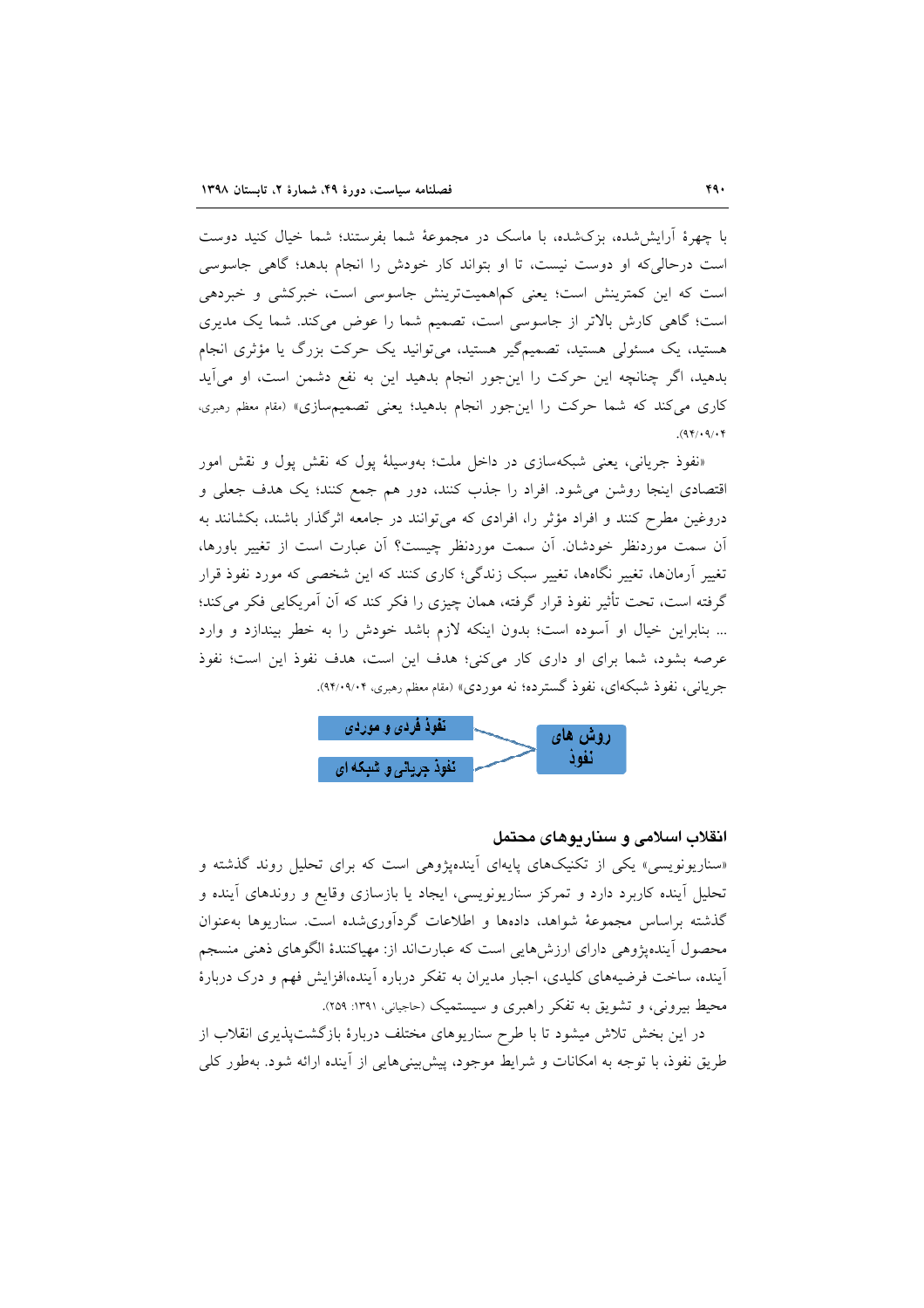در راستای بازگشتپذیری انقلاب اسلامی ایران از طریق نفوذ، چند سناریو میتوان ترسیم کرد. این سناریوها عبارتاند از: هدفگیری پایههای اصلی استحکام انقلاب، تضعیف همهجانبه با استفاده از ابزار مختلف، تغییر در معادلهٔ قدرت و سیاست داخلی با تغییر نگرش مسئولان و در نهایت شبکهسازی با استفاده از نفوذ جریانی در جهت تغییر باورها. در ادامه هر یک از این سناریوها تبیین می شود.

١. هدفگيري يايههاي اصلي استحكام انقلاب

یکی از سناریوهایی که میتوان برای بازگشتپذیری انقلاب اسلامی از طریق نفوذ مورد بحث و بررسی قرار داد این است که دشمن با نفوذ خود، پایههای اصلی استحکام نظام و انقلاب اسلامی را هدف قرار داده است تا از این طریق بتواند انقلاب اسلامی را از مسیر خود خارج سازد. عوامل نفوذ در قالب دشمنان درونی انسان مانند بی انگیزگی، بی حوصلگی، ناامیدی، تنبلی و بی نشاطی و همچنین دشمن بیرونی که عبارت از دنیای استعمار و استکبار است، چهار رکن ایمان، اقتدار، عزت ملی و حرکت علمی کشور را هدف قرار میدهند تا از این طریق بتوانند عامل بازگشت انقلاب گردند.

این دو در تعاملی ناخواسته، ایمان مردم و مسئولان را هدف قرار می دهند و بهدنبال کاهش اقتدار مسئولان، تصمیمگیران و تصمیمسازان، بدنهٔ مدیران و مراکـز دینـی و انقلابـی انـد تـا از طرفي با تغيير نگرش نسل جوان بهويژه جوانان مؤمن و حزب الهي، عـزت ملـي را مخــدوش سازند و از سوی دیگر با تغییر رویکرد نخبگان و افراد تأثیرگذار، کـشور را در حرکـت علمــی متوقف کنند. در این صورت است که می توان بازگشت پذیری انقلاب را محتمل دانست.

### ۲. تضعیف همهجانیه یا استفاده از ایزار مختلف

پارامترهای قدرتی در نظام بین المللی مبتنی بر تفکر وستفالیایی بسیار حائز اهمیت است. در این نظام اَنارشیگونه اصل بکش تا کشته نشوی یا همان قانون جنگل حاکم است. پارامترهای قدرتی صرفاً جنبهٔ نظامی ندارد، بلکه عوامل اقتصادی، مالی، دینی و… میتوانند نقش مهمی را ایفا کنند. به این ترتیب است که در بسیاری از مواقع دولتهای قدرتمند، همواره در دیگران ایجاد ترس و تهدید کردهاند، چراکه هرگز نسبت به نحوهٔ استفادهٔ دولتی از تواناییهای قدرتی شان وجود ندارد. بهعبارت دیگر همواره این ذهنیت وجود دارد که وقتی پارامترهای قدرتی دولتی افزایش میLبابد، سایر بازیگران بهخصوص دولتها نگران اعمال قدرت آن علیه خود می شوند. در اینجاست که انواع مختلف بازدارندگی و اتحادها شکل می گیرد (سیمبر و قربانی،  $AYT1: P7 - A1$ ).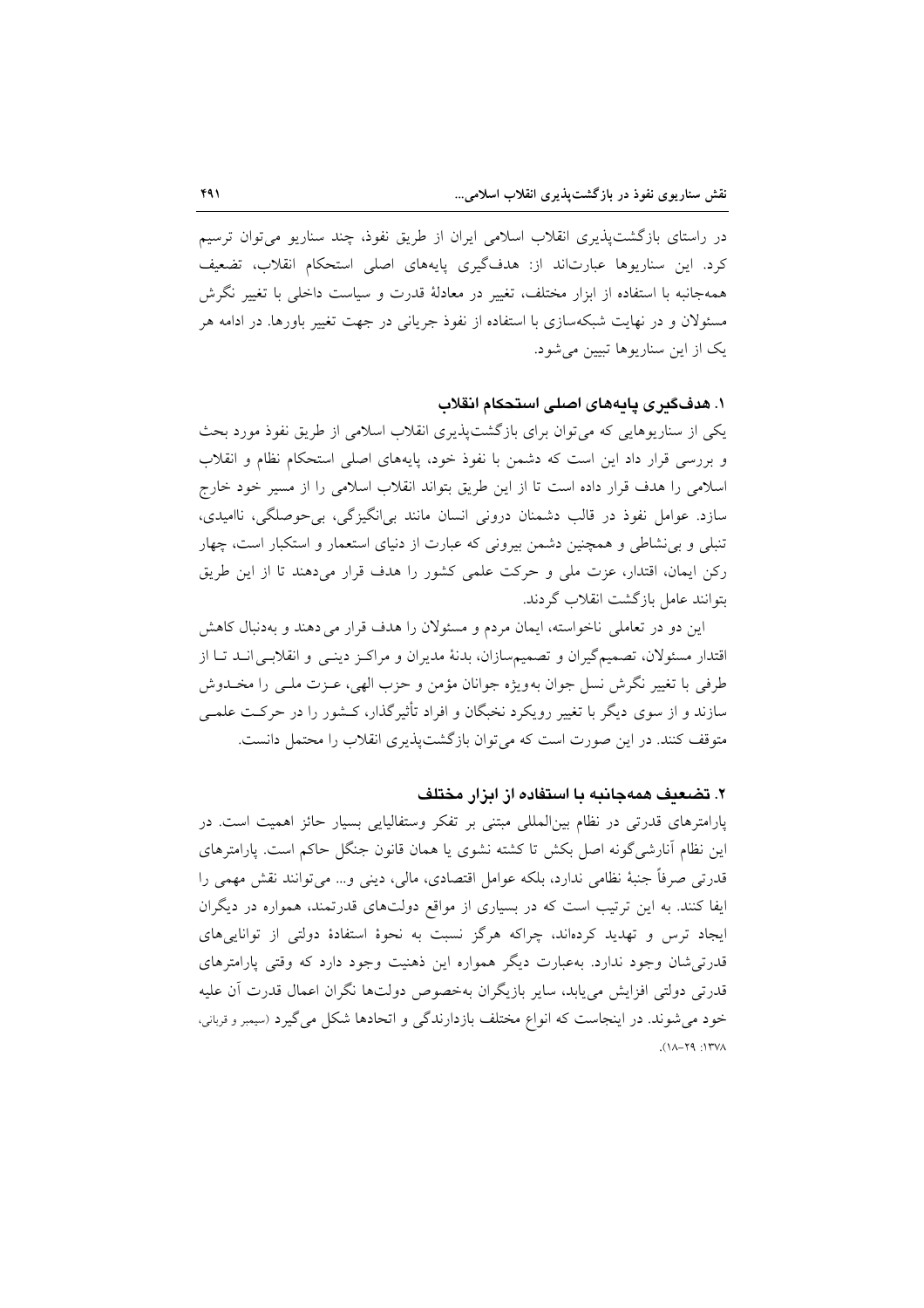بر این اساس ازآنجا که جهت بازگشت یک انقلاب، تضعیف آن، امری الزامی است و تضعیف حقیقی نیز باید همهٔ ابعاد و جوانب مختلف را در برگیرد، ازاین و نفوذ دشمن در ابعاد مختلف سیاسی، اقتصادی، فرهنگی و نظامی با هدف وابستگی نظام انقلابی در هر یک از این عرصهها صورت می پذیرد. البته باید توجه داشت که براساس درجهٔ اهمیت، می توان ابعاد نفوذ را رتبهبندی کرد. ازآنجا نفوذ فرهنگی با هدف تغییر باورها، عقاید و ارزشها صورت می پذیرد، در درجهٔ اول اهمیت قرار دارد. پس از آن نفوذ سیاسی در مراکز تصمیمگیری و تصمیم سازی و سپس نفوذ اقتصادی با هدف تزلزل پایههای محکم اقتصاد و در نهایت هم نفوذ در مراكز امنيتي و نظامي.

همانگونه که نفوذ دشمن براساس موضوع و محتوای آن، در ابعاد مختلفی فرهنگی و علمي، سياسي، اقتصادي و امنيتي و نظامي صورت مي گيرد، عوامل نفوذ بسته به شرايط، از ابزارهای مختلفی در راستای نفوذ بهره می برند. از روابط سیاسی نظیر مذاکره یا نظارت و ارزیابی سازمانهای بینالمللی در کشور، تا ابزار رسانهای و تبلیغات، تطمیع و تهدید و فریب مردم و مسئولان و همچنین تحریم و فشار اقتصادی، همهٔ ابزار را در جهت ایجاد زمینههای بازگشت انقلاب اسلامی بهکار می گیرد.

### ۳. تغییر در معادلهٔ قدرت و سیاست داخلی با تغییر نگرش مسئولان

دشمن، اهداف متعددی را در نفوذ و رخنه دنبال میکند. اهدافی مانند عوض کردن محاسبهٔ مسئولان، تغییر باورهای مردم، تسخیر دلها و تغییر ذهنها، ضعف ایمان مردم به انقلاب، تضعیف نظام، کسب قدرت سیاسی، تشنج و ایجاد اختلاف، مخدوش کردن امنیت ملی، تغییر آرمانها و ارزشها و تبعیت از دشمن. همهٔ گامهای مبارزهٔ راهبردی نفوذ و دسترسی به این اهداف به دلیل این صورت میگیرد که دشمن بتواند از فضای بهوجودآمده، به تغییر در معادلهٔ قدرت و سیاست داخلی ایران برسد؛ امری که در صورت تحقق آن، به براندازی جمهوری اسلامی و بازگشتپذیری انقلاب از طریق نفوذ منجر میشود. بر این اساس میتوان موارد متعددی را بهعنوان نتیجهٔ نفوذ دشمن برشمرد؛ از جمله بیان سخن و کلام دشمن، تصمیم براساس خواست دشمن، نادیده گرفته شدن منافع ملت، ذلت و تحقیر، سلطهٔ غرب بر کشور و در نهایت شکست ملت.

## ۴. شبکهسازی با استفاده از نفوذ جریانی در جهت تغییر باورها

عوامل نفوذ، در جهت رخنه در انقلاب، از راهكارها و روشهاى مختلفى استفاده مى كنند. از یک نگاه، دشمن روشهایی مانند ایجاد خلل در باورها، ایجاد اختلافات داخلی و تخریب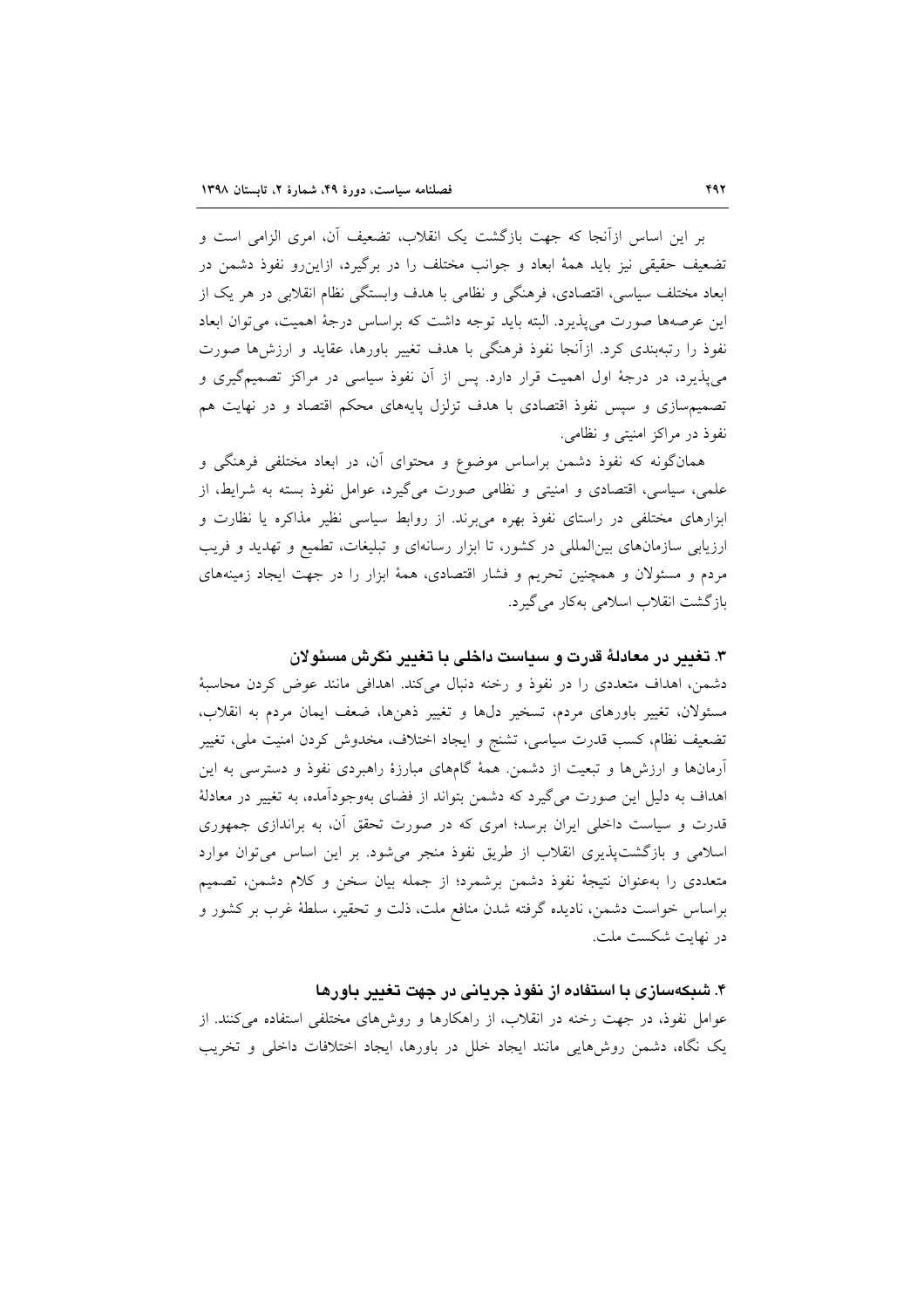سنگرهای معنوی را در جهت تغییر باورها بهکار میگیرد. از سوی دیگر، نفوذ دشمن، به دو روش صورت مي گيرد؛ نفوذ فردي يا موردي و نفوذ جرياني يا شبكهاي؛ كه البته نفوذ جرياني، خطرناکتر از نفوذ فردی است، چراکه در نفوذ جریانی باور و اعتقاد مردم و مسئولان عوض می شود و همه آن فکری را می کنند و تصمیمی را می گیرند که خواست دشمن است. براساس این سناریو و با توجه به اینکه دنیای امروزی دنیایی است که معنویات جایگاهی در عرصهٔ ادارهٔ جامعه ندارند و بهتدریج کمرنگ میشوند. براساس این دیدگاه همهٔ جوامع بهناچار مسیر سکولاریسم را طی خواهند کرد (بشیریه، ۱۳۸۰: ۱۴۵–۹۸) و این بیانگر تغییر باورها و ارزشها در جامعه است.



### نتىجە

در اینکه دشمن با استفاده از ابعاد، انواع و روشهای مختلف نفوذ، در تلاش برای تحقق سناریوهای مختلف بازگشتپذیری انقلاب اسلامی ایران بوده است، شکی نیست. اما با توجه به تلاش دشمنان درونی و بیرونی در جهت تغییر انقلاب و با توجه به اینکه علت انقلاب اسلامی ایران، تحول در انسان و بعد تغییر در نظام اجتماعی و ایجاد انقلاب اسلامی بوده است و همچنین با توجه به علل چهارگانهٔ نفوذ که حضرت آیتالله خامنهای مطرح کردند، این سؤال در ذهن تداعی میشود که آیا نظریهٔ بازگشتپذیری در انقلاب اسلامی ایران و تحقق سناریوهای آن از طریق نفوذ متصور است یا خیر؟

در این مقاله و در پاسخگویی به این پرسش، پس از تبیین نظریهٔ ترمیدور در انقلابها و شناخت تفاوتهای انقلاب اسلامی ایران با سایر انقلابها روشن شد که نظریهٔ ترمیدور کرین برینتون با انقلاب اسلامی سازگار نبوده و تحققپذیر نیست. سپس با بومیسازی نظریهٔ ترمیدور و طرح نظریهٔ بازگشتپذیری انقلاب اسلامی براساس سنت الهی به بررسی تحقق این نظريه در مورد انقلاب اسلامي يرداخته شد كه ضمن احتمال اين بازگشتيذيري، وقوع آن در حال حاضر منتفى دانسته شد. سيس با بحث بازگشتيذيري از طريق نفوذ پرداخته شد و با صورتبندی دقیق بحث نفوذ از دیدگاه رهبر انقلاب اسلامی براساس علل اربعه، سناریوهای محتمل بازگشت پذیری انقلاب اسلامی از طریق نفوذ، به تصویر کشیده شد. «هدفگیری